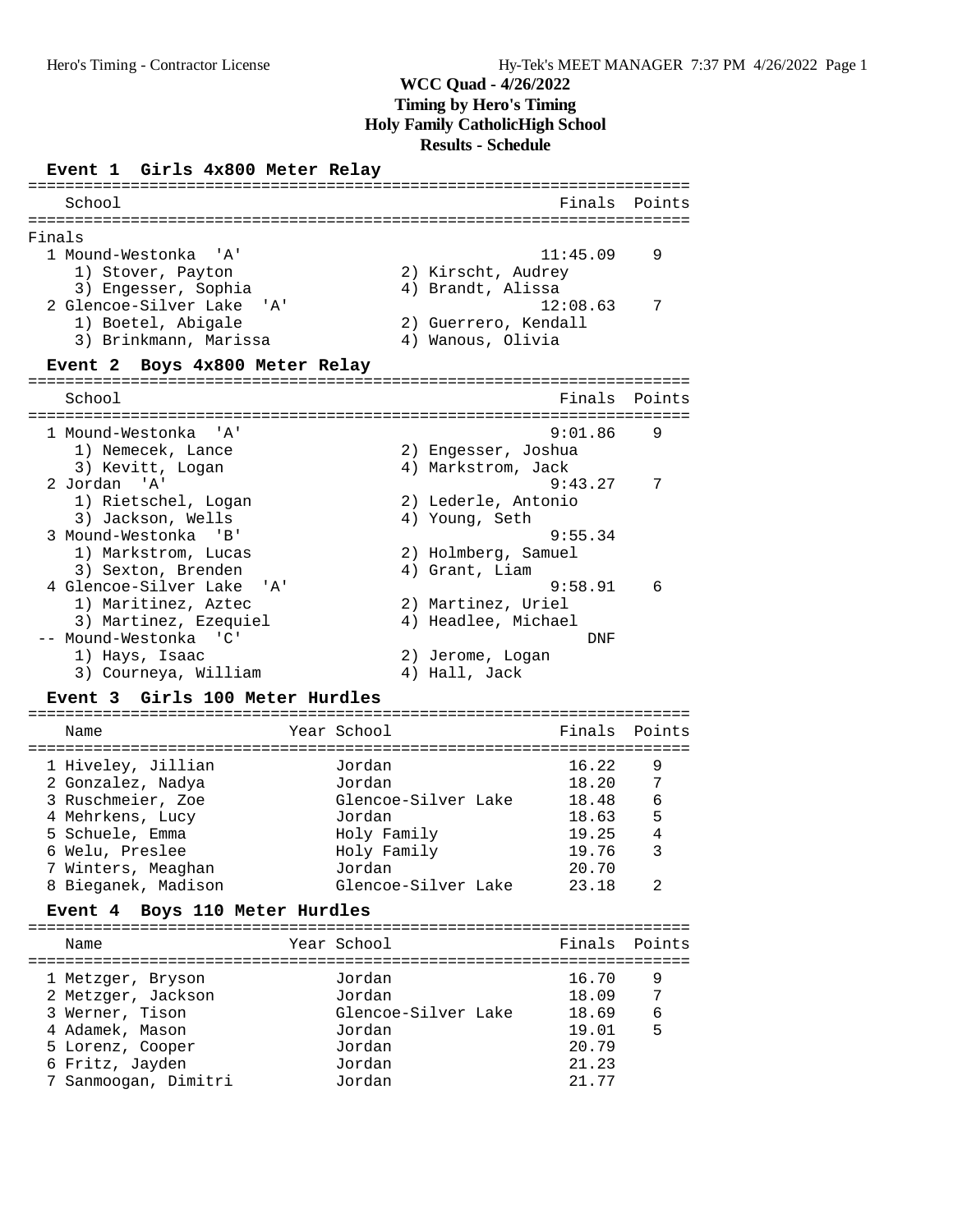### **Event 5 Girls 100 Meter Dash**

| Name                      | Year School         | Finals |                | H# Points      |        |
|---------------------------|---------------------|--------|----------------|----------------|--------|
| 1 Sonju, Ellie            | Glencoe-Silver Lake | 12.85  | $\mathbf{1}$   | 9              |        |
| 2 Coughlin, Callie        | Southwest Christian | 12.92  | $\mathbf{1}$   | $\sqrt{ }$     |        |
| 3 Straub, Mehlayna        | Southwest Christian | 13.15  | $\mathbf{1}$   | $\sqrt{6}$     |        |
| 4 Olson, Avery            | Mound-Westonka      | 13.34  | $\mathbf{1}$   | 5              | 13.333 |
| 5 Boyce, Micah            | Mound-Westonka      | 13.34  | $\mathbf{1}$   | $\overline{4}$ | 13.338 |
| 6 Monahan, Mylea          | Glencoe-Silver Lake | 13.48  | $\mathbf{1}$   | 3              |        |
| 7 Haugen, Estelle         | Southwest Christian | 13.61  | 5              | $\overline{2}$ |        |
| 8 Lund, Bella             | Mound-Westonka      | 13.64  | $\mathbf 1$    | $\mathbf{1}$   |        |
| 9 Soule, Ali              | Mound-Westonka      | 13.80  | 5              |                |        |
| 10 Christianson, Brooklyn | Glencoe-Silver Lake | 13.96  | $\mathbf{1}$   |                |        |
| 11 Christensen, Samantha  | Mound-Westonka      | 14.01  | $\overline{2}$ |                |        |
| 12 Goebel, Reagan         | Jordan              | 14.16  | $\overline{2}$ |                |        |
| 13 Schmidt, Kennedy       | Mound-Westonka      | 14.17  | 2              |                |        |
| 14 Butler, Ali            | Mound-Westonka      | 14.23  | 2              |                |        |
| 15 Haugen, Makayla        | Jordan              | 14.27  | $\overline{2}$ |                |        |
| 16 Pelowski, Madison      | Jordan              | 14.36  | $\mathbf{3}$   |                |        |
| 17 Kasper, Reese          | Mound-Westonka      | 14.47  | 3              |                |        |
| 18 Mengel, Morgan         | Jordan              | 14.69  | 3              |                |        |
| 19 Elliott, Anna          | Mound-Westonka      | 14.75  | 5              |                |        |
| 20 Betcher, Lauren        | Glencoe-Silver Lake | 14.91  | $\sqrt{4}$     |                |        |
| 21 Dammann, Becky         | Glencoe-Silver Lake | 14.92  | $\mathbf{3}$   |                |        |
| 22 Wise, Ashley           | Glencoe-Silver Lake | 14.95  | 4              |                |        |
| 23 Sylvester, Ava         | Mound-Westonka      | 14.98  | 3              |                | 14.971 |
| 24 Tibbetts, Adah         | Southwest Christian | 14.98  | $\overline{2}$ |                | 14.978 |
| 25 Alvarez, Michelle      | Glencoe-Silver Lake | 15.01  | 2              |                | 15.003 |
| 25 Miner, Stella          | Mound-Westonka      | 15.01  | 3              |                | 15.003 |
| 27 Bettin, Saraphina      | Southwest Christian | 15.06  | 3              |                |        |
| 28 Jones, Samara          | Jordan              | 15.21  | 2              |                |        |
| 29 Simpson, Devon         | Mound-Westonka      | 15.27  | $\sqrt{4}$     |                |        |
| 30 Suda, Kaitlyn          | Jordan              | 15.38  | 4              |                |        |
| 31 Perrin-Smith, Chloe    | Holy Family         | 15.44  | 3              |                |        |
| 32 Paulsen, Logan         | Holy Family         | 15.54  | 4              |                |        |
| 33 Mobagi, Valerie        | Mound-Westonka      | 15.60  | 5              |                |        |
| 34 Schuele, Zoe           | Holy Family         | 15.89  | $\bf 4$        |                |        |
| 35 Johnson, Ambrie        | Jordan              | 15.93  | 5              |                |        |
| 36 Huynh, Angelina        | Holy Family         | 16.47  | 5              |                |        |
| 37 Schumacher, Samantha   | Holy Family         | 16.68  | 5              |                |        |
| 38 Horkey, Abigail        | Holy Family         | 17.04  | $\sqrt{4}$     |                |        |
| 39 Ortiz, Yaretshi        | Southwest Christian | 17.77  | 5              |                |        |

### **Event 6 Boys 100 Meter Dash**

| Name                 | Year School         | Finals H# Points |                |                |
|----------------------|---------------------|------------------|----------------|----------------|
| 1 Jaskowiak, Mitchel | Glencoe-Silver Lake | 11.79            |                | 9              |
| 2 Kes, Nate          | Jordan              | 11.94            | 1              |                |
| 3 Ceplecha, Jackson  | Jordan              | 12.02            |                | 6              |
| 4 McCue, Owen        | Mound-Westonka      | 12.10            | $2^{1}$        | 5              |
| 5 Metzger, Bryson    | Jordan              | 12.14            |                | $\overline{4}$ |
| 6 Tieben, Maxwell    | Jordan              | 12.17            |                |                |
| 7 Riley, Jackson     | Holy Family         | 12.26            | $\mathfrak{D}$ | 3              |
| 8 McKenzie, Antuwan  | Southwest Christian | 12.33            |                | っ              |
|                      |                     |                  |                |                |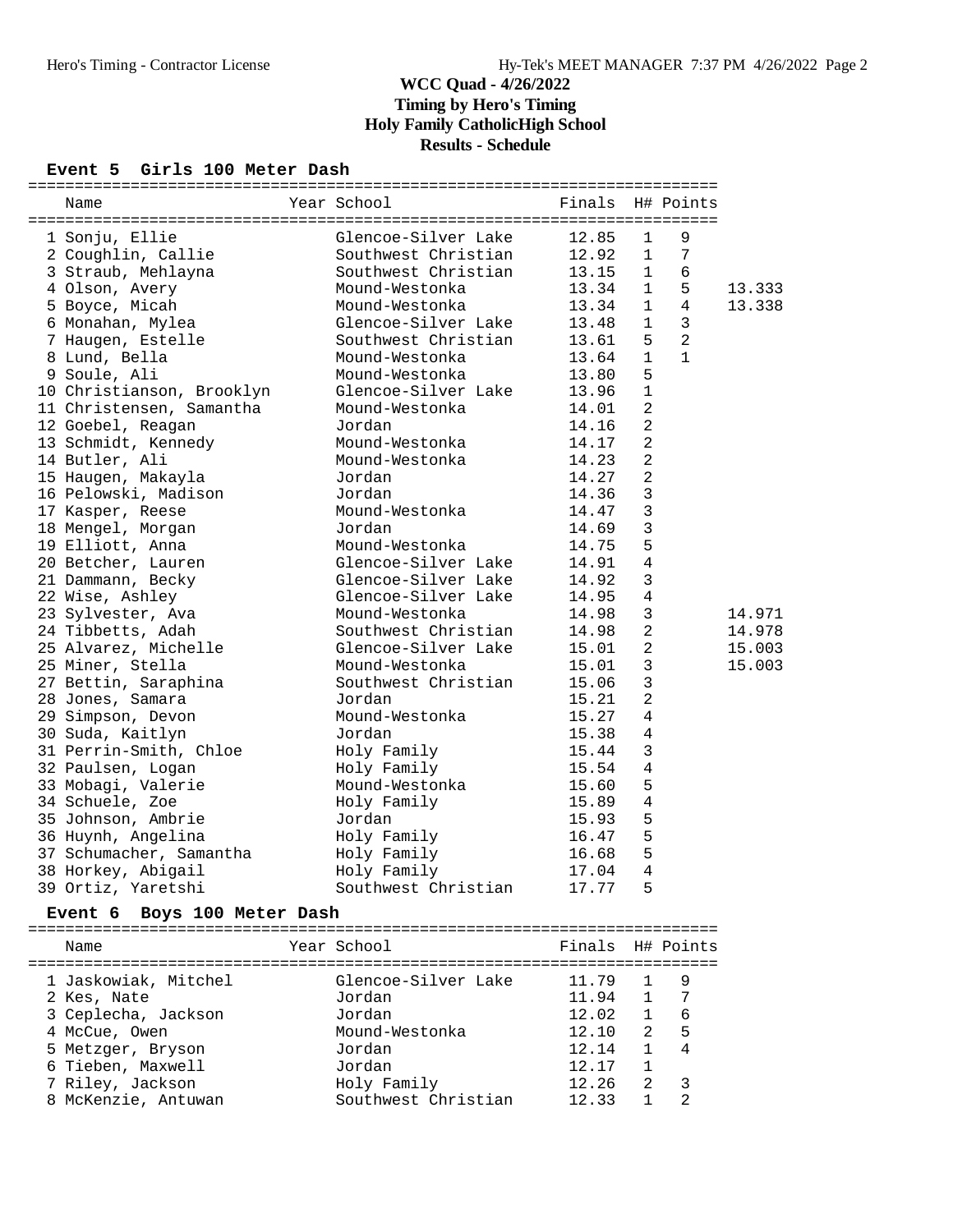## **....Event 6 Boys 100 Meter Dash**

| $\mathbf{3}$<br>Jordan<br>10 Major, Will<br>12.40<br>11 Anderson, Dimitri<br>2<br>Mound-Westonka<br>12.45<br>$\mathbf{1}$<br>3<br>Glencoe-Silver Lake 12.55<br>12 Kaczmarek, Sawyer<br>2<br>13 Westerhaus, Thomas<br>12.58<br>Holy Family<br>$\overline{2}$<br>14 Siekmann, Leo<br>Jordan<br>12.63<br>$\overline{a}$<br>15 Frye, Gavin<br>Holy Family<br>12.65<br>16 Malundo, Malaki<br>5<br>Jordan<br>12.68<br>3<br>Mound-Westonka<br>17 Wallace, Will<br>12.83<br>$\sqrt{4}$<br>18 Jordan, Manuel<br>Mound-Westonka<br>12.95<br>5<br>19 Kaupp, Zachery<br>Southwest Christian 13.03<br>4<br>Holy Family<br>13.04<br>20 Suggs, Keiji<br>4<br>Jordan<br>13.06<br>21 Zarate, Alan<br>3<br>Glencoe-Silver Lake<br>13.06<br>22 Taber, Tristan<br>3<br>13.15<br>23 Noyes, Seth<br>Jordan<br>3<br>24 Neubauer, Breck<br>Holy Family<br>13.25<br>4<br>25 Thach, Wade<br>Jordan<br>13.26<br>3<br>26 Stier, Hunter<br>Jordan<br>13.40<br>$\mathbf{3}$<br>27 Arandia, Miguel<br>Glencoe-Silver Lake<br>13.48<br>$\overline{2}$<br>Glencoe-Silver Lake 13.52<br>28 Urban, William<br>5<br>Mound-Westonka<br>29 Boe, Theophilus<br>13.65<br>5<br>30 Schulz, Daniel<br>Glencoe-Silver Lake<br>13.98<br>5<br>31 Zuniga, Alan<br>Mound-Westonka<br>14.00<br>4<br>Glencoe-Silver Lake 14.12<br>32 Lindeman, Sawyer<br>$\overline{4}$<br>Glencoe-Silver Lake 14.18<br>33 Alcantara Querioz, Eduar<br>5<br>Mound-Westonka<br>14.48<br>34 Orenge, Jacob<br>4<br>Holy Family 15.09<br>35 Marschall, Anthony<br>5<br>Southwest Christian<br>16.05<br>36 Snider, Amani | 9 Smith, Austin | Jordan | 12.39 | 2 |        |
|---------------------------------------------------------------------------------------------------------------------------------------------------------------------------------------------------------------------------------------------------------------------------------------------------------------------------------------------------------------------------------------------------------------------------------------------------------------------------------------------------------------------------------------------------------------------------------------------------------------------------------------------------------------------------------------------------------------------------------------------------------------------------------------------------------------------------------------------------------------------------------------------------------------------------------------------------------------------------------------------------------------------------------------------------------------------------------------------------------------------------------------------------------------------------------------------------------------------------------------------------------------------------------------------------------------------------------------------------------------------------------------------------------------------------------------------------------------------------------------------------------------------------------------------------|-----------------|--------|-------|---|--------|
|                                                                                                                                                                                                                                                                                                                                                                                                                                                                                                                                                                                                                                                                                                                                                                                                                                                                                                                                                                                                                                                                                                                                                                                                                                                                                                                                                                                                                                                                                                                                                   |                 |        |       |   |        |
|                                                                                                                                                                                                                                                                                                                                                                                                                                                                                                                                                                                                                                                                                                                                                                                                                                                                                                                                                                                                                                                                                                                                                                                                                                                                                                                                                                                                                                                                                                                                                   |                 |        |       |   |        |
|                                                                                                                                                                                                                                                                                                                                                                                                                                                                                                                                                                                                                                                                                                                                                                                                                                                                                                                                                                                                                                                                                                                                                                                                                                                                                                                                                                                                                                                                                                                                                   |                 |        |       |   |        |
|                                                                                                                                                                                                                                                                                                                                                                                                                                                                                                                                                                                                                                                                                                                                                                                                                                                                                                                                                                                                                                                                                                                                                                                                                                                                                                                                                                                                                                                                                                                                                   |                 |        |       |   |        |
|                                                                                                                                                                                                                                                                                                                                                                                                                                                                                                                                                                                                                                                                                                                                                                                                                                                                                                                                                                                                                                                                                                                                                                                                                                                                                                                                                                                                                                                                                                                                                   |                 |        |       |   |        |
|                                                                                                                                                                                                                                                                                                                                                                                                                                                                                                                                                                                                                                                                                                                                                                                                                                                                                                                                                                                                                                                                                                                                                                                                                                                                                                                                                                                                                                                                                                                                                   |                 |        |       |   |        |
|                                                                                                                                                                                                                                                                                                                                                                                                                                                                                                                                                                                                                                                                                                                                                                                                                                                                                                                                                                                                                                                                                                                                                                                                                                                                                                                                                                                                                                                                                                                                                   |                 |        |       |   |        |
|                                                                                                                                                                                                                                                                                                                                                                                                                                                                                                                                                                                                                                                                                                                                                                                                                                                                                                                                                                                                                                                                                                                                                                                                                                                                                                                                                                                                                                                                                                                                                   |                 |        |       |   |        |
|                                                                                                                                                                                                                                                                                                                                                                                                                                                                                                                                                                                                                                                                                                                                                                                                                                                                                                                                                                                                                                                                                                                                                                                                                                                                                                                                                                                                                                                                                                                                                   |                 |        |       |   |        |
|                                                                                                                                                                                                                                                                                                                                                                                                                                                                                                                                                                                                                                                                                                                                                                                                                                                                                                                                                                                                                                                                                                                                                                                                                                                                                                                                                                                                                                                                                                                                                   |                 |        |       |   |        |
|                                                                                                                                                                                                                                                                                                                                                                                                                                                                                                                                                                                                                                                                                                                                                                                                                                                                                                                                                                                                                                                                                                                                                                                                                                                                                                                                                                                                                                                                                                                                                   |                 |        |       |   |        |
|                                                                                                                                                                                                                                                                                                                                                                                                                                                                                                                                                                                                                                                                                                                                                                                                                                                                                                                                                                                                                                                                                                                                                                                                                                                                                                                                                                                                                                                                                                                                                   |                 |        |       |   | 13.052 |
|                                                                                                                                                                                                                                                                                                                                                                                                                                                                                                                                                                                                                                                                                                                                                                                                                                                                                                                                                                                                                                                                                                                                                                                                                                                                                                                                                                                                                                                                                                                                                   |                 |        |       |   | 13.060 |
|                                                                                                                                                                                                                                                                                                                                                                                                                                                                                                                                                                                                                                                                                                                                                                                                                                                                                                                                                                                                                                                                                                                                                                                                                                                                                                                                                                                                                                                                                                                                                   |                 |        |       |   |        |
|                                                                                                                                                                                                                                                                                                                                                                                                                                                                                                                                                                                                                                                                                                                                                                                                                                                                                                                                                                                                                                                                                                                                                                                                                                                                                                                                                                                                                                                                                                                                                   |                 |        |       |   |        |
|                                                                                                                                                                                                                                                                                                                                                                                                                                                                                                                                                                                                                                                                                                                                                                                                                                                                                                                                                                                                                                                                                                                                                                                                                                                                                                                                                                                                                                                                                                                                                   |                 |        |       |   |        |
|                                                                                                                                                                                                                                                                                                                                                                                                                                                                                                                                                                                                                                                                                                                                                                                                                                                                                                                                                                                                                                                                                                                                                                                                                                                                                                                                                                                                                                                                                                                                                   |                 |        |       |   |        |
|                                                                                                                                                                                                                                                                                                                                                                                                                                                                                                                                                                                                                                                                                                                                                                                                                                                                                                                                                                                                                                                                                                                                                                                                                                                                                                                                                                                                                                                                                                                                                   |                 |        |       |   |        |
|                                                                                                                                                                                                                                                                                                                                                                                                                                                                                                                                                                                                                                                                                                                                                                                                                                                                                                                                                                                                                                                                                                                                                                                                                                                                                                                                                                                                                                                                                                                                                   |                 |        |       |   |        |
|                                                                                                                                                                                                                                                                                                                                                                                                                                                                                                                                                                                                                                                                                                                                                                                                                                                                                                                                                                                                                                                                                                                                                                                                                                                                                                                                                                                                                                                                                                                                                   |                 |        |       |   |        |
|                                                                                                                                                                                                                                                                                                                                                                                                                                                                                                                                                                                                                                                                                                                                                                                                                                                                                                                                                                                                                                                                                                                                                                                                                                                                                                                                                                                                                                                                                                                                                   |                 |        |       |   |        |
|                                                                                                                                                                                                                                                                                                                                                                                                                                                                                                                                                                                                                                                                                                                                                                                                                                                                                                                                                                                                                                                                                                                                                                                                                                                                                                                                                                                                                                                                                                                                                   |                 |        |       |   |        |
|                                                                                                                                                                                                                                                                                                                                                                                                                                                                                                                                                                                                                                                                                                                                                                                                                                                                                                                                                                                                                                                                                                                                                                                                                                                                                                                                                                                                                                                                                                                                                   |                 |        |       |   |        |
|                                                                                                                                                                                                                                                                                                                                                                                                                                                                                                                                                                                                                                                                                                                                                                                                                                                                                                                                                                                                                                                                                                                                                                                                                                                                                                                                                                                                                                                                                                                                                   |                 |        |       |   |        |
|                                                                                                                                                                                                                                                                                                                                                                                                                                                                                                                                                                                                                                                                                                                                                                                                                                                                                                                                                                                                                                                                                                                                                                                                                                                                                                                                                                                                                                                                                                                                                   |                 |        |       |   |        |
|                                                                                                                                                                                                                                                                                                                                                                                                                                                                                                                                                                                                                                                                                                                                                                                                                                                                                                                                                                                                                                                                                                                                                                                                                                                                                                                                                                                                                                                                                                                                                   |                 |        |       |   |        |
|                                                                                                                                                                                                                                                                                                                                                                                                                                                                                                                                                                                                                                                                                                                                                                                                                                                                                                                                                                                                                                                                                                                                                                                                                                                                                                                                                                                                                                                                                                                                                   |                 |        |       |   |        |

### **Event 7 Girls 4x200 Meter Relay**

| School                     |    | Finals                  | Points |
|----------------------------|----|-------------------------|--------|
| 1 Glencoe-Silver Lake 'A'  |    | 1:52.33                 | 9      |
| 1) Christianson, Brooklyn  |    | 2) Monahan, Mylea       |        |
| 3) Metcalf, Malayh         |    | 4) Sonju, Ellie         |        |
| 2 Holy Family Catholic 'A' |    | 2:00.67                 | 7      |
| 1) Tupa Clark, Greta       |    | 2) Griffin, Zoe         |        |
| 3) Neubauer, Berkley       |    | 4) Welu, Preslee        |        |
| 3 Southwest Christian 'A'  |    | 2:01.35                 | 6      |
| 1) Dekkers, Ada            |    | 2) Tibbetts, Adah       |        |
| 3) Keskey, Maren           | 4) | Johnson, Maya           |        |
| 4 Jordan 'A'               |    | 2:01.42                 | 5      |
| 1) Warden, Winona          |    | 2) Winters, Meaghan     |        |
| 3) Gonzalez, Nadya         |    | 4) Bakeberg, Aliyah     |        |
| 5 Mound-Westonka 'B'       |    | 2:10.40                 |        |
| 1) Borg, Anna              |    | 2) Rashleger, Claire    |        |
| 3) Ham, Ashley             |    | 4) Kreiser, Allison     |        |
| 6 Mound-Westonka 'A'       |    | 2:12.71                 |        |
| 1) Putnam, Ellie           |    | 2) LaFortune, Gabrielle |        |
| 3) Rogstad, Trysten        |    | 4) Sullivan, Adrianna   |        |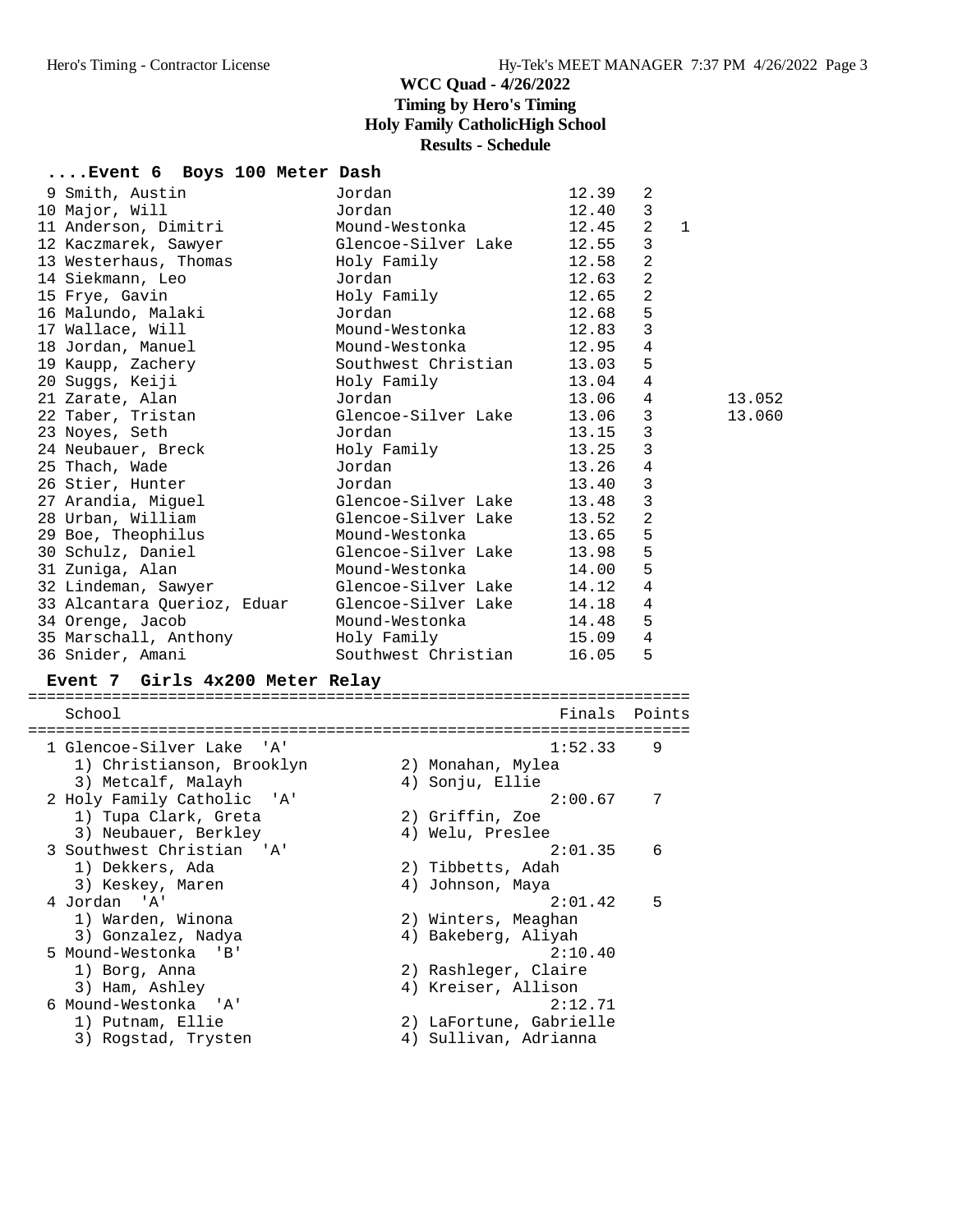#### **Event 8 Boys 4x200 Meter Relay**

| School                     | Finals<br>Points                    |
|----------------------------|-------------------------------------|
|                            |                                     |
| 1 Jordan 'A'               | 1:35.08<br>9                        |
| 1) Montreuil, Owen         | 2) Langheim, Aiden                  |
| 3) Young, Isaac            | 4) Sharp, Kaleb                     |
| 2 Holy Family Catholic 'A' | 7<br>1:43.45                        |
| 1) Paidosh, Kieran         | 2) Maher, Joseph                    |
| 3) Russo, Bennett          | 4) Red Wing, Thomas                 |
| 3 Mound-Westonka 'B'       | 6<br>1:43.92                        |
| 1) McCue, Owen             | 2) Bartkowicz, Brett                |
| 3) Jordan, Manuel          | 4) Wallace, Will                    |
| 4 Jordan 'B'               | 1:46.98                             |
| 1) Zarate, Alan            | 2) Major, Ian                       |
| 3) Hernandez, Joseph       | 4) Krause, Elijah                   |
| 5 Mound-Westonka 'A'       | 1:50.06                             |
| 1) Epsky, Micah            | 2) Hajdukiewicz, Kuba               |
| 3) Jordan, Raul            | 4) Sexton, Brenden                  |
| 6 Southwest Christian 'A'  | 5<br>1:55.28                        |
| 1) Hunt, Andy              | 2) Knotts, Ryan                     |
| 3) Rotz, Bryson            | Kannenberg, William (Freedom)<br>4) |
|                            |                                     |

#### **Event 9 Girls 1600 Meter Run**

======================================================================= Name Year School Finals Points ======================================================================= 1 Fynboh, Olivia Jordan 5:49.51 9 2 Augustyn, Emma Holy Family 6:03.87 7 3 Helgerson, Claire Jordan 6:13.10 6 4 Engesser, Sophia Mound-Westonka 6:25.01 5 5 Brandt, Alissa Mound-Westonka 6:32.48 4 6 Shirley, Ava Holy Family 6:44.31 3 7 Williams, Mackenzie Jordan 6:46.81 2 8 Maas, Mallory Southwest Christian 7:00.70 1 9 Barrett, Torah Jordan 7:08.76 10 Schaffer, Lily Holy Family 7:23.77 11 Merkle, Joellen Southwest Christian 7:34.58 -- Winter, Abby Southwest Christian X5:46.00

#### **Event 10 Boys 1600 Meter Run**

|  | Name                                   | Year School                      | Finals             | Points         |
|--|----------------------------------------|----------------------------------|--------------------|----------------|
|  | 1 Nemecek, Lance<br>2 Engesser, Joshua | Mound-Westonka<br>Mound-Westonka | 4:54.01<br>5:00.37 | 9<br>7         |
|  | 3 Weedman, Nicklaus                    | Jordan                           | 5:04.60            | 6              |
|  | 4 Markstrom, Jack                      | Mound-Westonka                   | 5:04.71            | 5              |
|  | 5 Kevitt, Logan                        | Mound-Westonka                   | 5:05.85            |                |
|  | 6 Martinez, Ezequiel                   | Glencoe-Silver Lake              | 5:09.59            | 4              |
|  | 7 Spalding, Dylan                      | Holy Family                      | 5:12.75            | 3              |
|  | 8 Norberg, Andrew                      | Jordan                           | 5:26.94            | $\mathfrak{D}$ |
|  | 9 Zerwas, David                        | Glencoe-Silver Lake              | 5:35.03            | 1              |
|  | 10 Hays, Isaac                         | Mound-Westonka                   | 5:35.84            |                |
|  | 11 Arandia, Alexander                  | Glencoe-Silver Lake              | 5:35.97            |                |
|  | 12 Maritinez, Aztec                    | Glencoe-Silver Lake              | 5:40.47            |                |
|  |                                        |                                  |                    |                |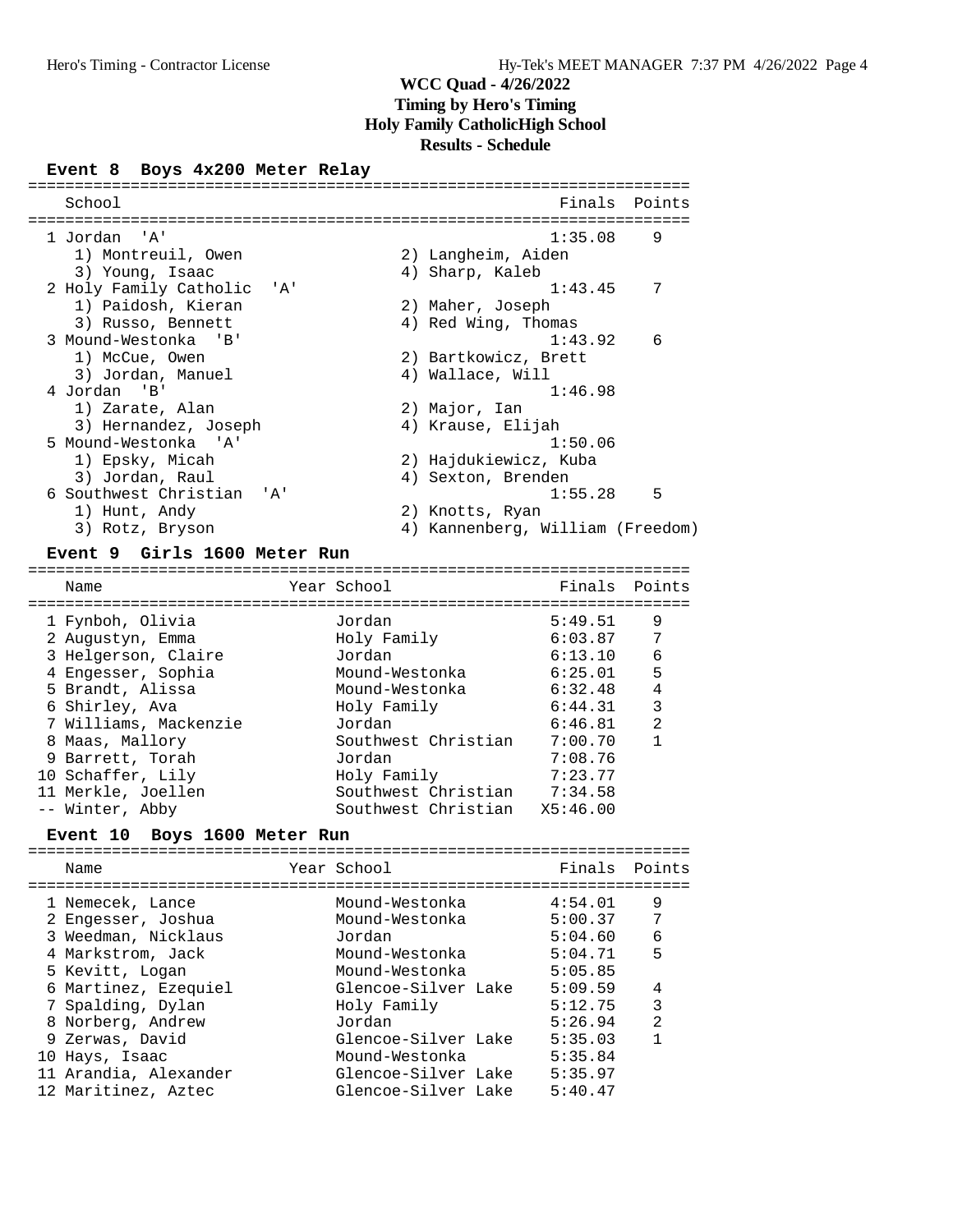#### **....Event 10 Boys 1600 Meter Run**

| 13 Grant, Liam      | Mound-Westonka      | 5:44.36 |
|---------------------|---------------------|---------|
| 14 Zweber, Benedict | Holy Family         | 5:49.33 |
| 15 Hesse, Alexander | Holy Family         | 5:51.67 |
| 16 Thelen, Gavin    | Mound-Westonka      | 6:07.07 |
| 17 Lindeman, Caleb  | Glencoe-Silver Lake | 6:13.10 |
| 18 Vis, Braden      | Southwest Christian | 6:47.41 |

#### **Event 11 Girls 4x100 Meter Relay**

======================================================================= School **Finals** Points ======================================================================= 1 Southwest Christian 'A' 51.73 9 1) Straub, Mehlayna 2) Coughlin, Callie 3) Dekkers, Ada (4) Haugen, Estelle 2 Mound-Westonka 'A' 53.32 7 1) Boyce, Micah 2) Olson, Avery 2 Hound Western 2 (1)<br>
1) Boyce, Micah 2) Olson, Avery<br>
3) Lund, Bella 4) Schmidt, Kennedy<br>
3 Jordan 'A' 56  $56.02$  6 1) Haugen, Makayla<br>2) Jones, Samara 1) Haugen, Makayla (2) Jones, Samara<br>3) Mengel, Morgan (4) Goebel, Reagan 4 Holy Family Catholic 'A' 56.86 5 1) Tupa Clark, Greta 1) Tupa Clark, Greta (2) Santini, Margaret<br>3) Chromy, Sarah (4) Neubauer, Berkley 5 Glencoe-Silver Lake 'A' 58.56<br>
1) Dammann, Becky 2) Alvarez, Michelle<br>
3) Betcher, Elise 4) Betcher, Lauren 1) Dammann, Becky 2) Alvarez, Michelle 3) Betcher, Elise (4) Betcher, Lauren 6 Mound-Westonka 'C' 1:00.47 1) Rashleger, Claire (2) 2) Sipprell, Sara 3) Sylvester, Ava 4) Ham, Ashley 7 Mound-Westonka 'D' 1:01.30 1) Hollenstein, Edie 2) Simpson, Devon 3) Kreiser, Allison 4) Grogan, Bete Mae 3) Kreiser, Allison (and Allison (and Allison (and Allison (and Allison (and Allison (and Allison (and Allison (and Allison (and Allison (and Allison (and Allison (and Allison (and Allison (and Allison (and Allison (and Al 1) LaFortune, Gabrielle 2) Putnam, Ellie 3) Sullivan, Adrianna (4) Rogstad, Trysten

# **Event 12 Boys 4x100 Meter Relay** =======================================================================

School **Finals** Points ======================================================================= 1 Holy Family Catholic 'A' 46.91 9<br>1) Riley, Jackson 2) Paidosh, Kieran 1) Riley, Jackson 2) Paidosh, Kieran 3) Chromy, Matthew 4) Santini, Matthew 2 Southwest Christian 'A' 48.80 7<br>1) Konkel, Jaaron 2) McKenzie, Antuwan<br>2) Music Christian 1, Puel, Eigen 1) Konkel, Jaaron 2) McKenzie, Antuwan 3) Hunt, Andy (4) Buck, Zion 3 Glencoe-Silver Lake 'A' 49.47 6<br>1) Arandia, Miguel 2) Martinez, Uriel 1) Arandia, Miguel 2) Martinez, Uriel 3) Amberg, Kaeden 1988 (4) Taber, Tristan 4 Jordan 'A' 50.05 5 1) Noyes, Seth 2) Malundo, Malaki 3) Runge, Carter 4) Rasmussen, Brandon 5 Mound-Westonka 'A' 52.48 1) Hulzebos, Jack 2) Blume, Tanner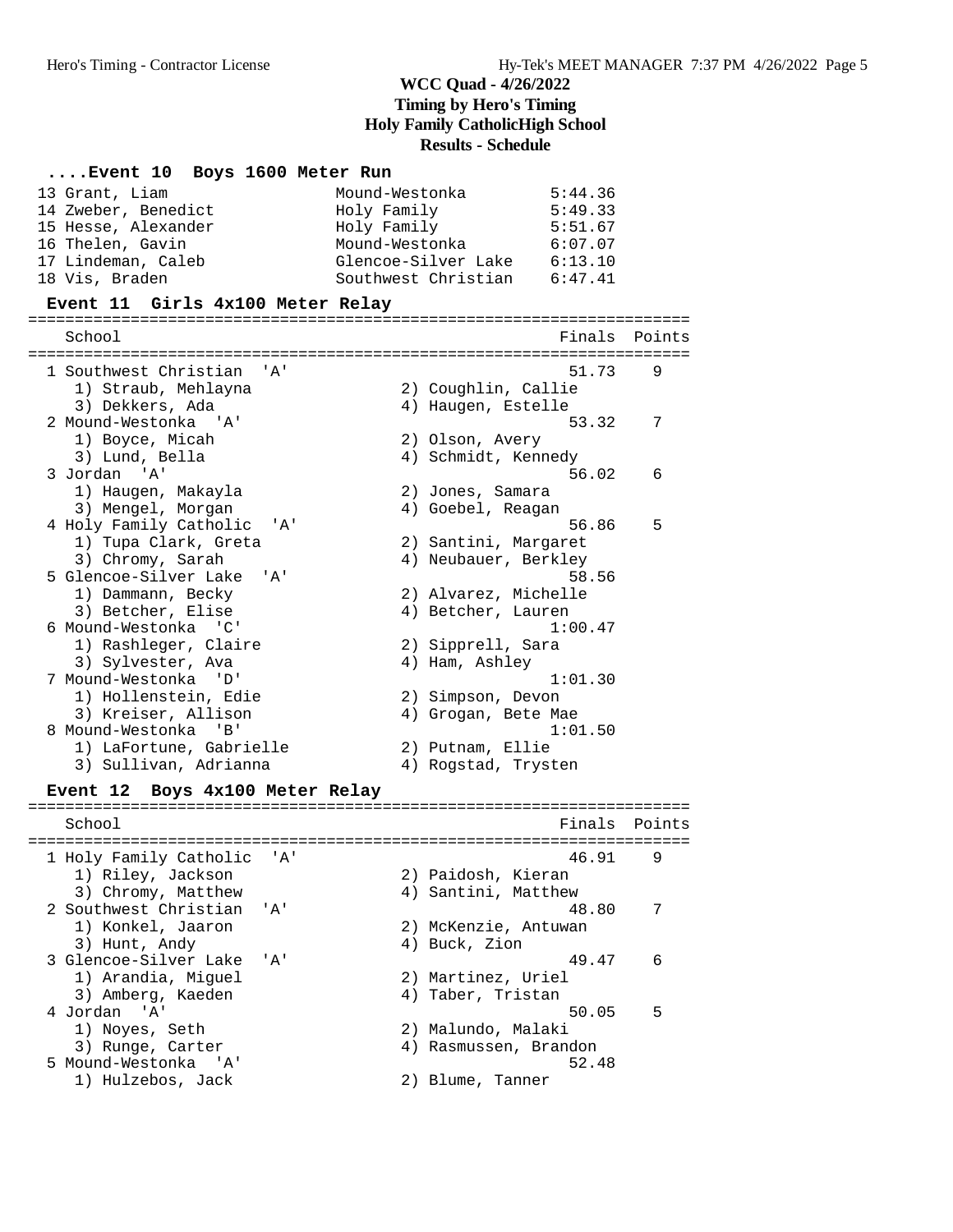### **....Event 12 Boys 4x100 Meter Relay**

3) Orenge, Jacob 4) Boe, Theophilus

### **Event 13 Girls 400 Meter Dash**

| Name             |                                                                                                                                                                                                                                                                    |                             |             |                |                             |
|------------------|--------------------------------------------------------------------------------------------------------------------------------------------------------------------------------------------------------------------------------------------------------------------|-----------------------------|-------------|----------------|-----------------------------|
|                  |                                                                                                                                                                                                                                                                    |                             |             |                |                             |
|                  |                                                                                                                                                                                                                                                                    | Mound-Westonka              | 1:03.27     | $2^{1}$        | 9                           |
|                  |                                                                                                                                                                                                                                                                    | Mound-Westonka              |             | $\mathbf{1}$   | 7                           |
|                  |                                                                                                                                                                                                                                                                    | Jordan                      | 1:05.94     | $\mathbf{1}$   | 6                           |
|                  |                                                                                                                                                                                                                                                                    | Mound-Westonka              | 1:05.98     | $\mathbf{1}$   | 5                           |
|                  |                                                                                                                                                                                                                                                                    | Mound-Westonka              | 1:07.43     | 1              |                             |
|                  |                                                                                                                                                                                                                                                                    | Mound-Westonka              | 1:09.92     | $\mathfrak{D}$ |                             |
|                  |                                                                                                                                                                                                                                                                    | Southwest Christian         | 1:10.77     | $\mathfrak{D}$ | 4                           |
| Grogan, Bete Mae |                                                                                                                                                                                                                                                                    | Mound-Westonka              | 1:10.85     | $\mathfrak{D}$ |                             |
|                  |                                                                                                                                                                                                                                                                    | Mound-Westonka              | 1:10.98     | $\mathbf{1}$   |                             |
|                  |                                                                                                                                                                                                                                                                    | Glencoe-Silver Lake         | 1:16.74     |                | 3                           |
|                  |                                                                                                                                                                                                                                                                    | Glencoe-Silver Lake         | 1:18.41     | $\mathfrak{D}$ | 2                           |
|                  |                                                                                                                                                                                                                                                                    | Jordan                      | 1:18.74     |                |                             |
|                  |                                                                                                                                                                                                                                                                    | Jordan                      | 1:20.89     | 2              |                             |
|                  |                                                                                                                                                                                                                                                                    | Glencoe-Silver Lake         | 1:25.86     | $\mathfrak{D}$ |                             |
|                  |                                                                                                                                                                                                                                                                    | Holy Family                 | X1:30.76    | 2              |                             |
| 8                | 1 Soule, Ali<br>2 Stover, Payton<br>3 Pelowski, Madison<br>4 Kirscht, Audrey<br>5 Seitz, Makenna<br>6 Elliott, Anna<br>7 Johnson, Maya<br>9 Butler, Ali<br>10 Wanous, Olivia<br>11 Sievert, Anna<br>12 McBride, Zoe<br>13 Leverty, Madison<br>14 Hallaway, McKenna | -- Fahandezh-Saddi-Cant, Be | Year School |                | Finals H# Points<br>1:05.52 |

### **Event 14 Boys 400 Meter Dash**

|   | Name                  | Year School         | Finals     |                | H# Points      |
|---|-----------------------|---------------------|------------|----------------|----------------|
|   |                       |                     |            |                |                |
|   | 1 Sharp, Kaleb        | Jordan              | 50.89      | $\mathbf{1}$   | 9              |
| 2 | Young, Isaac          | Jordan              | 52.67      | $\mathbf{1}$   | 7              |
|   | 3 Major, Will         | Jordan              | 54.77      | $\mathbf{1}$   | 6              |
| 4 | Langheim, Aiden       | Jordan              | 54.99      | $\mathbf{1}$   |                |
|   | 5 Nemecek, Lance      | Mound-Westonka      | 55.29      | 2              | 5              |
|   | 6 Anderson, Dimitri   | Mound-Westonka      | 57.14      | $\mathbf{1}$   | $\overline{4}$ |
|   | 7 Markstrom, Lucas    | Mound-Westonka      | 57.75      | $\overline{2}$ | 3              |
|   | 8 Sexton, Brenden     | Mound-Westonka      | 59.08      | 3              |                |
|   | 9 Rietschel, Logan    | Jordan              | 59.13      | $\mathbf{1}$   |                |
|   | 10 Stier, Hunter      | Jordan              | 1:00.21    | 2              |                |
|   | 11 Hulzebos, Jack     | Mound-Westonka      | 1:00.49    | 3              |                |
|   | 12 Wallace, Will      | Mound-Westonka      | 1:00.90    | 3              |                |
|   | 13 Hall, Jack         | Mound-Westonka      | 1:01.07    | $\overline{2}$ |                |
|   | 14 Major, Ian         | Jordan              | 1:01.45    | $\overline{2}$ |                |
|   | 15 Urban, William     | Glencoe-Silver Lake | 1:01.60    | $\overline{a}$ | $\mathfrak{D}$ |
|   | 16 Lederle, Antonio   | Jordan              | 1:02.19    | $\mathbf{1}$   |                |
|   | 17 Lilledahl, Mason   | Mound-Westonka      | 1:02.23    | $\overline{2}$ |                |
|   | 18 Lehnen, Caden      | Jordan              | 1:02.75    | $\overline{2}$ |                |
|   | 19 Blume, Tanner      | Mound-Westonka      | 1:02.93    | 3              |                |
|   |                       | Mound-Westonka      | 1:03.45    | 3              |                |
|   | 20 Boe, Theophilus    |                     |            |                |                |
|   | 21 Jordan, Raul       | Mound-Westonka      | 1:04.70    | 3              |                |
|   | 22 Hajdukiewicz, Kuba | Mound-Westonka      | 1:05.07    | 3              |                |
|   | -- Bartkowicz, Brett  | Mound-Westonka      | <b>DNF</b> | $\mathbf 1$    |                |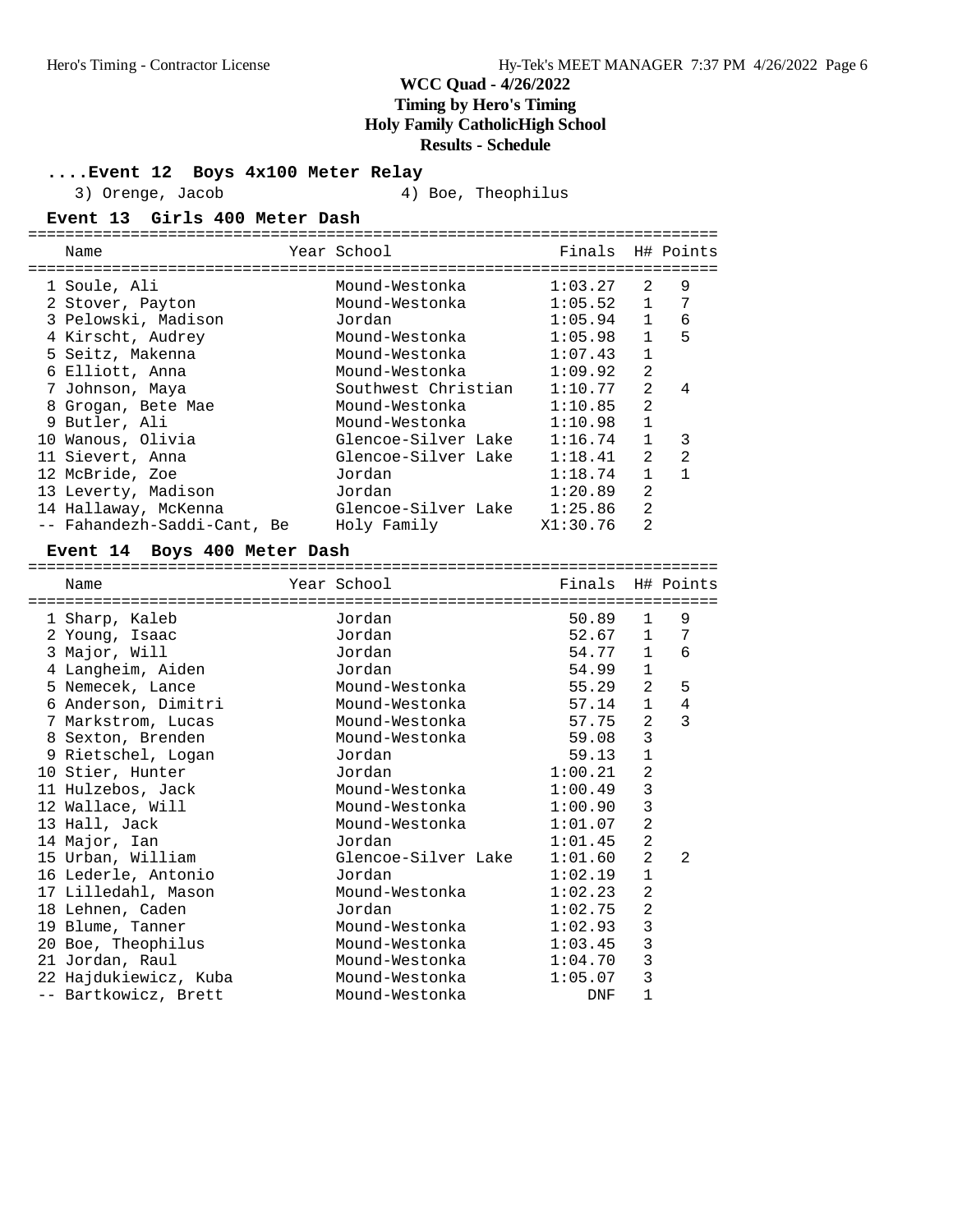#### **Event 15 Girls 300 Meter Hurdles**

| Name                | Year School         | Finals Points |               |
|---------------------|---------------------|---------------|---------------|
| 1 Hiveley, Jillian  | Jordan              | 49.25         | 9             |
| 2 Gonzalez, Nadya   | Jordan              | 56.09         | 7             |
| 3 Mehrkens, Lucy    | Jordan              | 56.13         | 6             |
| 4 Schuele, Emma     | Holy Family         | 58.99         | 5             |
| 5 Bieganek, Madison | Glencoe-Silver Lake | 1:03.58       | 4             |
| 6 Gutknecht, Mariah | Glencoe-Silver Lake | 1:06.74       | 3             |
| 7 Cameron, Nora     | Southwest Christian | 1:07.62       | $\mathcal{L}$ |
|                     |                     |               |               |

#### **Event 16 Boys 300 Meter Hurdles**

==========================================================================

| Name                 | Year School         | Finals H# Points |                |    |
|----------------------|---------------------|------------------|----------------|----|
| 1 Bauer, Jack        | Holy Family         | 44.10            |                | 9  |
| 2 Werner, Tison      | Glencoe-Silver Lake | 45.09            | $\mathbf{1}$   | -7 |
| 3 Krause, Elijah     | Jordan              | 48.43            | $\overline{1}$ | 6  |
| 4 Metzger, Jackson   | Jordan              | 49.51            |                | 5  |
| 5 Tieben, Maxwell    | Jordan              | 51.48            |                | 4  |
| 6 Sanmoogan, Dimitri | Jordan              | 52.24            | 2              |    |
| 7 Adamek, Mason      | Jordan              | 52.89            |                |    |
| 8 Fritz, Jayden      | Jordan              | 53.42            | $\mathcal{L}$  |    |

#### **Event 17 Girls 800 Meter Run**

| Name                  | Year School         | Finals Points |   |
|-----------------------|---------------------|---------------|---|
| 1 Krueger, Kendra     | Jordan              | 2:23.16       | 9 |
| 2 Metcalf, Malayh     | Glencoe-Silver Lake | 2:35.25       | 7 |
| 3 Young, Sarah        | Jordan              | 2:37.05       | 6 |
| 4 Stephens, Lauren    | Southwest Christian | 2:54.63       | 5 |
| 5 Boetel, Abigale     | Glencoe-Silver Lake | 2:56.49       |   |
| 6 Augustyn, Ella      | Holy Family         | 3:01.21       | 3 |
| 7 Sutcliffe, Danielle | Holy Family         | 3:05.53       | 2 |
| 8 Brinkmann, Erika    | Glencoe-Silver Lake | 3:41.27       |   |

#### **Event 18 Boys 800 Meter Run**

======================================================================= Name The Year School The Points Points Points ======================================================================= 1 Hallaway, Connor Glencoe-Silver Lake 2:09.25 9 2 Weedman, Nicklaus Jordan 2:19.00 7 3 Seltz, Owen Southwest Christian 2:20.44 6 4 Hennessey, Jonathan Holy Family 2:21.21 5 5 Young, Seth Jordan 2:24.53 4 6 Norberg, Andrew Jordan 2:32.75 3 7 Zerwas, David Glencoe-Silver Lake 2:34.83 2 8 Titler, John Holy Family 2:36.35 1 9 Spillman, Logan Jordan 2:40.18 10 Lindeman, Caleb Glencoe-Silver Lake 2:43.93 11 Headlee, Michael Glencoe-Silver Lake 2:48.16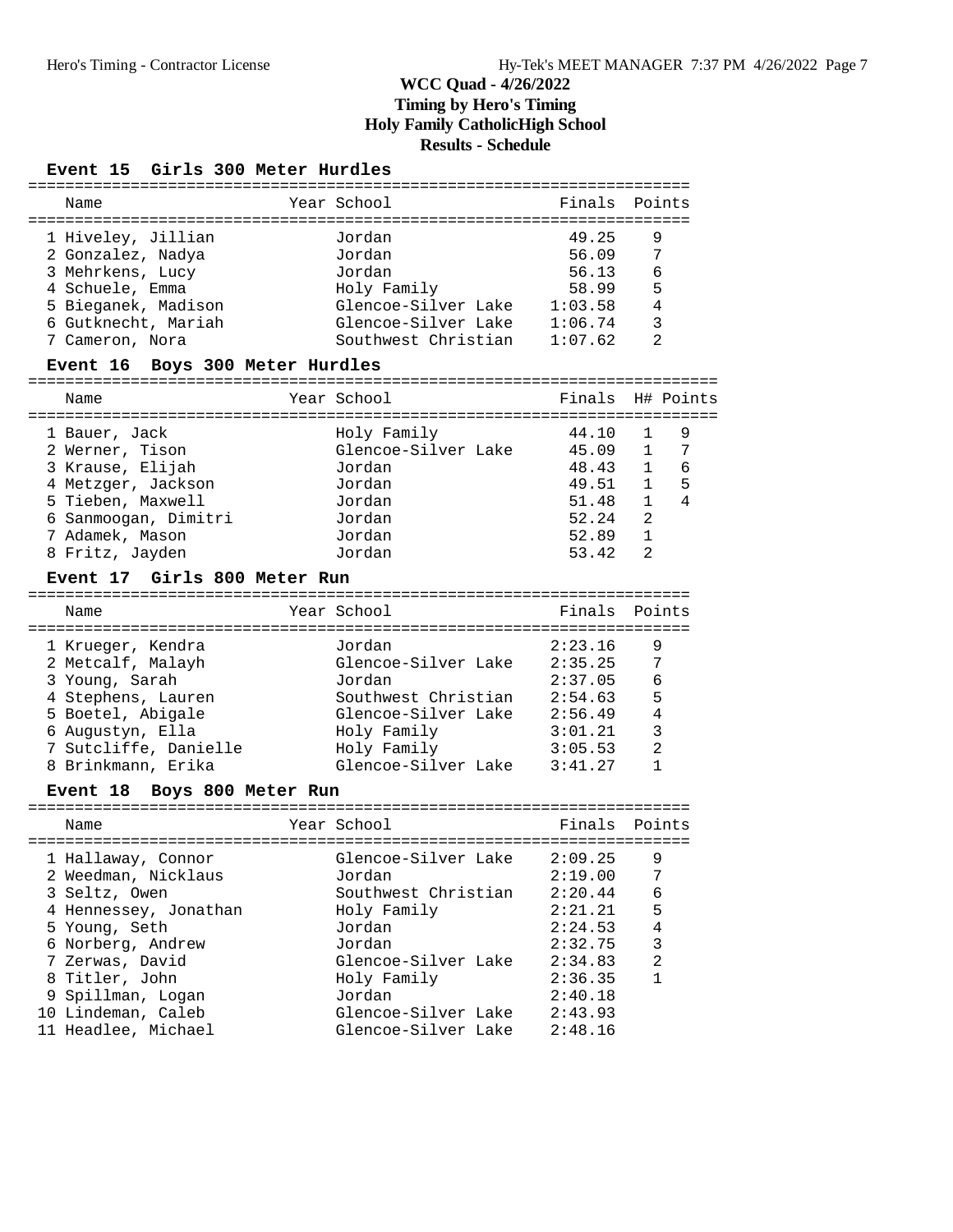# **Event 19 Girls 200 Meter Dash**

| Name                                     | Year School                   | Finals         |                         | H# Points      |
|------------------------------------------|-------------------------------|----------------|-------------------------|----------------|
| 1 Sonju, Ellie                           | Glencoe-Silver Lake           | 26.78          | $\mathbf{1}$            | 9              |
| 2 Straub, Mehlayna                       | Southwest Christian           | 27.42          | $\mathbf{1}$            | 7              |
| 3 Coughlin, Callie                       | Southwest Christian           | 27.64          | $\mathbf{1}$            | 6              |
| 4 Monahan, Mylea                         | Glencoe-Silver Lake           | 27.95          | $\mathbf{1}$            | 5              |
| 5 Christianson, Brooklyn                 | Glencoe-Silver Lake           | 28.92          | $\mathbf{1}$            | 4              |
| 6 Haugen, Makayla                        | Jordan                        | 29.73          | 2                       | $\mathbf{3}$   |
| 7 Stensland, Maria                       | Jordan                        | 29.91          | 2                       | $\overline{2}$ |
| 8 Johnson, Maya                          | Southwest Christian           | 30.22          | $\mathbf{1}$            | $\mathbf{1}$   |
| 9 Goebel, Reagan                         | Jordan                        | 30.53          | 2                       |                |
| 10 Winters, Meaghan                      | Jordan                        | 30.54          | $\mathbf{1}$            |                |
| 11 Warden, Winona                        | Jordan                        | 30.96          | $\overline{2}$          |                |
| 12 Betcher, Lauren                       | Glencoe-Silver Lake           | 31.22          | $\overline{2}$          |                |
| 13 Griffin, Zoe                          | Holy Family                   | 31.33          | $\mathbf{1}$            |                |
| 14 Jones, Samara                         | Jordan                        | 31.39          | $\overline{2}$          |                |
| 15 Keskey, Maren                         | Southwest Christian           | 31.81          | 3                       |                |
| 16 McBride, Zoe                          | Jordan                        | 32.46          | $\overline{2}$          |                |
| 17 Suda, Kaitlyn                         | Jordan                        | 32.64          | 3                       |                |
| 18 Perrin-Smith, Chloe                   | Holy Family                   | 33.08          | 3                       |                |
| 19 Adams-Trost, Lily                     | Southwest Christian           | 34.06          | 3                       |                |
| 20 Carter, Kelly                         | Southwest Christian           | 34.16          | 3                       |                |
| 21 Tibbetts, Adah                        | Southwest Christian           | 34.22          | 3                       |                |
| 22 Leverty, Madison                      | Jordan                        | 34.24          | $\overline{4}$          |                |
| 23 Schumacher, Samantha                  | Holy Family                   | 35.29          | 4                       |                |
| Event 20 Boys 200 Meter Dash             |                               |                |                         |                |
|                                          |                               |                |                         |                |
|                                          |                               |                |                         |                |
| Name                                     | Year School                   | Finals         |                         | H# Points      |
|                                          |                               |                |                         |                |
| 1 Ceplecha, Jackson                      | Jordan                        | 24.60          | $\mathbf{1}$            | 9              |
| 2 Buck, Zion                             | Southwest Christian           | 25.01          | $\mathbf{1}$            | 7              |
| 3 Major, Will                            | Jordan                        | 25.16          | 2                       | 6              |
| 4 Rietschel, Logan                       | Jordan                        | 25.29          | $\mathbf{1}$            | 5              |
| 5 Tieben, Maxwell                        | Jordan                        | 25.55          | $\mathbf{1}$            |                |
| 6 Smith, Austin                          | Jordan                        | 25.62          | $\mathbf{1}$            |                |
| 7 Westerhaus, Thomas                     | Holy Family                   | 25.85          | 2                       | 4              |
| 8 Mosley, Brandon                        | Southwest Christian           | 25.86          | 2                       | $\mathbf{3}$   |
| 9 McKenzie, Antuwan                      | Southwest Christian           | 25.94          | $\mathbf{1}$            | 2              |
| 10 Kaupp, Zachery                        | Southwest Christian           | 26.20          | 2                       |                |
| II Rasmussen, Brandon                    | Jordan                        | 26.21          | $\overline{\mathbf{3}}$ |                |
| 12 Malundo, Malaki                       | Jordan                        | 26.25          | 5                       |                |
| 13 Metzger, Bryson                       | Jordan                        | 26.31          | $\mathbf 1$             |                |
| 14 Zarate, Alan                          | Jordan                        | 26.57          | $\mathbf 1$             |                |
| 15 Neubauer, Breck                       | Holy Family                   | 26.68          | 2                       | 1              |
| 16 Martinez, Uriel                       | Glencoe-Silver Lake           | 27.02          | 5                       |                |
| 17 Taber, Tristan                        | Glencoe-Silver Lake           | 27.15          | 3                       |                |
| 18 Thach, Wade                           | Jordan                        | 27.43          | $\overline{4}$          |                |
| 19 Major, Ian                            | Jordan                        | 27.44          | 3                       |                |
| 20 Stier, Hunter                         | Jordan                        | 27.53          | $\overline{4}$          |                |
| 21 Hunt, Andy                            | Southwest Christian           | 28.64          | 3                       |                |
| 22 Amberg, Kaeden                        | Glencoe-Silver Lake           | 28.75          | 4                       |                |
| 23 Lorenz, Cooper<br>24 Lindeman, Sawyer | Jordan<br>Glencoe-Silver Lake | 29.28<br>29.55 | 4<br>4                  |                |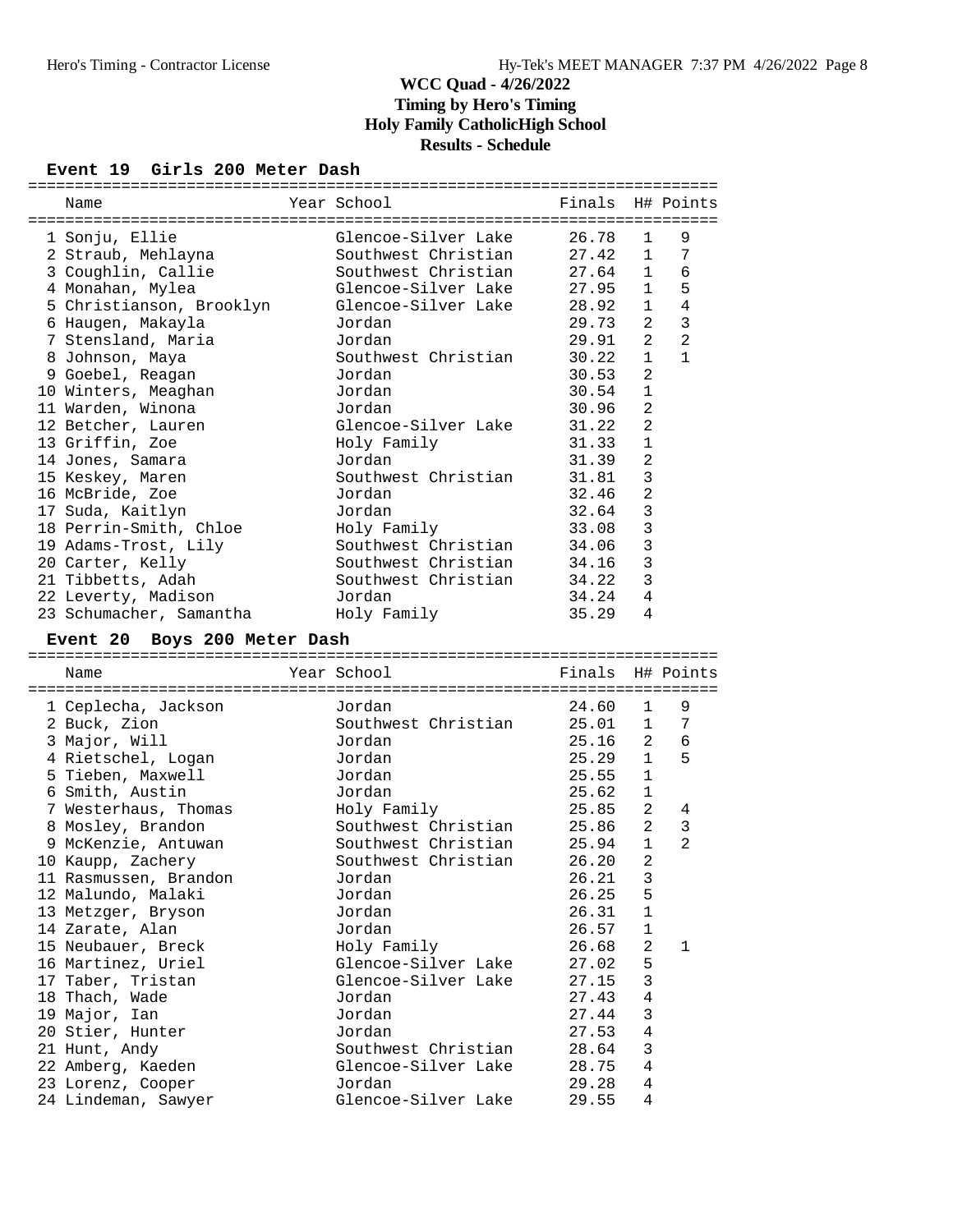| Event 20 Boys 200 Meter Dash                             |                                 |        |  |  |  |
|----------------------------------------------------------|---------------------------------|--------|--|--|--|
| 25 Rotz, Bryson                                          | Southwest Christian<br>29.72    | 4      |  |  |  |
| 26 Schulz, Daniel                                        | Glencoe-Silver Lake<br>30.60    | 4      |  |  |  |
| 27 Kannenberg, William (Fre Southwest Christian          | 30.71                           | 5      |  |  |  |
| Event 21 Girls 3200 Meter Run                            |                                 |        |  |  |  |
| Name                                                     | Year School<br>Finals           | Points |  |  |  |
| 1 Brinkmann, Marissa                                     | Glencoe-Silver Lake 14:51.94    | 9      |  |  |  |
| 2 Verdeck, Claire                                        | Glencoe-Silver Lake 19:11.89    | 7      |  |  |  |
| Event 22 Boys 3200 Meter Run                             |                                 |        |  |  |  |
| Name                                                     | Year School<br>Finals           | Points |  |  |  |
| 1 Daun, Joshua                                           | Southwest Christian 11:34.75    | 9      |  |  |  |
| 2 Warden, Jacob                                          | 12:18.95<br>Jordan              | 7      |  |  |  |
| 3 Jackson, Wells                                         | 12:43.20<br>Jordan              | 6      |  |  |  |
| 4 Hamilton, Nathan                                       | Holy Family<br>13:28.14         | 5      |  |  |  |
| Event 23 Girls 4x400 Meter Relay                         |                                 |        |  |  |  |
| School                                                   | Finals                          | Points |  |  |  |
| 1 Jordan 'A'                                             | 4:33.26                         | 9      |  |  |  |
| 1) Pelowski, Madison                                     | 2) Fynboh, Olivia               |        |  |  |  |
| 3) Young, Sarah                                          | 4) Krueger, Kendra              |        |  |  |  |
| 2 Glencoe-Silver Lake<br>' A '                           | 5:05.29                         | 7      |  |  |  |
| 1) Wanous, Olivia                                        | 2) Guerrero, Kendall            |        |  |  |  |
| 3) Sievert, Anna                                         | 4) Boetel, Abigale              |        |  |  |  |
| 3 Holy Family Catholic<br>" A '                          | 5:06.68                         | 6      |  |  |  |
| 1) Augustyn, Ella                                        | 2) Sutcliffe, Danielle          |        |  |  |  |
| 3) Shirley, Ava<br>4 Southwest Christian<br>$\mathbf{B}$ | 4) Augustyn, Emma<br>5:08.45    | 5      |  |  |  |
| 1) Stephens, Lauren                                      | 2) Winter, Abby                 |        |  |  |  |
| 3) Maas, Mallory                                         | 4) Merkle, Joellen              |        |  |  |  |
| Event 24 Boys 4x400 Meter Relay                          |                                 |        |  |  |  |
|                                                          |                                 |        |  |  |  |
| School                                                   | Finals                          | Points |  |  |  |
| 1 Jordan 'A'                                             | 3:30.78                         | 9      |  |  |  |
| 1) Montreuil, Owen                                       | 2) Langheim, Aiden              |        |  |  |  |
| 3) Young, Isaac                                          | 4) Sharp, Kaleb                 |        |  |  |  |
| 2 Holy Family Catholic<br>'A'                            | 3:39.17                         | 7      |  |  |  |
| 1) Bauer, Jack                                           | 2) Maher, Joseph                |        |  |  |  |
| 3) Santini, Matthew                                      | 4) Russo, Bennett               |        |  |  |  |
| 3 Southwest Christian<br>' A'                            | 3:53.91                         | 6      |  |  |  |
| 1) Kaupp, Zachery                                        | 2) Buck, Zion                   |        |  |  |  |
| 3) Mosley, Brandon                                       | 4) Seltz, Owen                  |        |  |  |  |
| 4 Glencoe-Silver Lake<br>'A'<br>1) Werner, Tison         | 3:58.24<br>2) Kaczmarek, Sawyer | 5      |  |  |  |
| 3) Martinez, Ezequiel                                    | 4) Hallaway, Connor             |        |  |  |  |
| 5 Jordan<br>'B'                                          | 4:14.02                         |        |  |  |  |
|                                                          |                                 |        |  |  |  |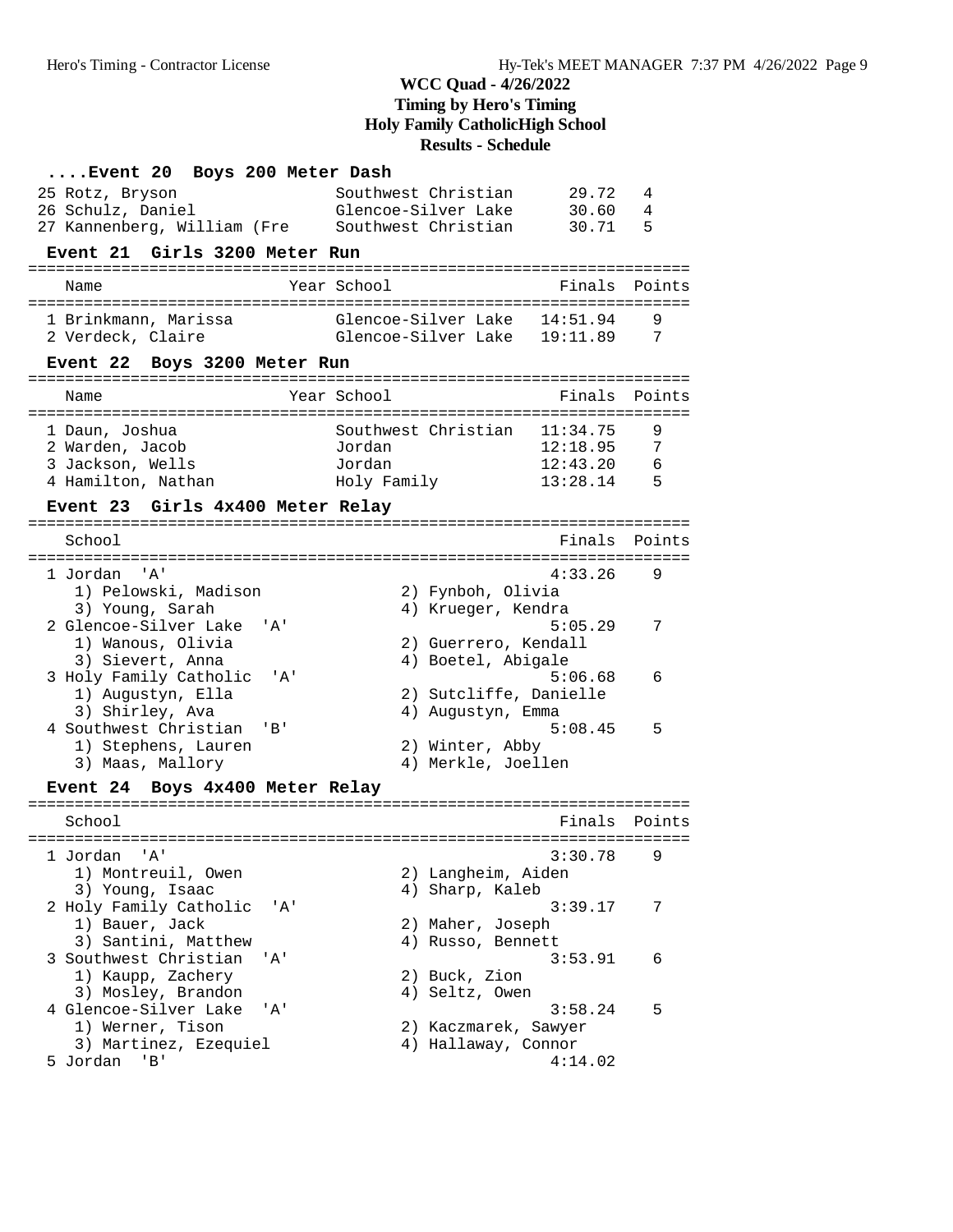### **....Event 24 Boys 4x400 Meter Relay**

| 1) Weedman, Nicklaus  | 2) Young, Seth      |
|-----------------------|---------------------|
| 3) Norberg, Andrew    | 4) Lehnen, Caden    |
| 6 Jordan 'C'          | 4:27.05             |
| 1) Krause, Elijah     | 2) Bruggeman, Brody |
| 3) Sanmoogan, Dimitri | 4) Becker, Vladik   |

### **Event 25 Girls Shot Put**

| Name                                                        | Year School          | Finals H# Points |              |                |
|-------------------------------------------------------------|----------------------|------------------|--------------|----------------|
| 1 Paulsen, Logan<br>$32-02$ $32-10$ $32-02$                 | Holy Family 32-10.00 |                  | 2            | 9              |
| 2 McCue, Libby                                              | Mound-Westonka       | $29 - 11.00$     | 2            | 7              |
| $29-11$ $26-04$ $28-00$<br>3 Oconitrillo, Gabriela          | Holy Family          | 29-02.00         | 2            | 6              |
| $27-06$ $29-02$ $28-03$<br>4 Fynboh, Olivia                 | Jordan               | 29-00.00         | 2            | 5              |
| $25 - 11$ $29 - 00$<br>$26 - 06$<br>5 Klegstad, Hope        | Jordan               | $28 - 02.00$     | 2            | $\overline{4}$ |
| 28-02 27-01 27-04<br>6 Bettin, Saraphina                    | Southwest Christian  | $27 - 10.00$     | 2            | 3              |
| $27-10$ $25-03$ $26-08$<br>7 Bosch, Kaihley                 | Holy Family          | $25 - 09.00$     | $\mathbf{1}$ | 2              |
| $25-09$ $24-11$ $25-07$<br>8 Borowicz, Savannah             | Jordan               | $24 - 09.00$     | 2            | $\mathbf{1}$   |
| $24-09$ $24-05$ $24-09$<br>9 Voss, Alaina                   | Glencoe-Silver Lake  | $24 - 02.00$     | 2            |                |
| $23-10$ $23-05$ $24-02$<br>10 Tieben, Natalie               | Jordan               | $24 - 00.00$     | 2            |                |
| $23 - 01$ $24 - 00$ $23 - 06$<br>11 Juarez Ramirez, Lindsey | Glencoe-Silver Lake  | $23 - 09.00$     | $\mathbf{1}$ |                |
| $23 - 00$ $23 - 09$<br>$19 - 03$                            |                      |                  |              |                |
| 12 Horkey, Abigail<br>$22 - 08$ $21 - 01$ $20 - 09$         | Holy Family          | $22 - 08.00$     | $\mathbf{1}$ |                |
| 13 Lemke, Jaqueline<br>21-08 FOUL 21-09                     | Glencoe-Silver Lake  | $21 - 09.00$     | $\mathbf{1}$ |                |
| 14 Ortiz, Yaretshi<br>$21-00$ $20-01$ $19-09$               | Southwest Christian  | $21 - 00.00$     | $\mathbf{1}$ |                |
| 15 Carlson, Emma<br>$20 - 02$ 18-05<br>$20 - 05$            | Mound-Westonka       | $20 - 05.00$     | $\mathbf{1}$ |                |
| 16 Vangarven, Megan<br>$17 - 11$ $20 - 00$ $17 - 10$        | Jordan               | $20 - 00.00$     | $\mathbf{1}$ |                |
| 17 Vandersyde, Olivia<br>18-05 18-05 18-10                  | Jordan               | $18 - 10.00$     | $\mathbf{1}$ |                |
| 18 Neyers, Jenna<br>18-09 18-06 18-05                       | Glencoe-Silver Lake  | $18 - 09.00$     | $\mathbf{1}$ |                |
| -- Swanson, Isabel<br>FOUL FOUL FOUL                        | Mound-Westonka       | FOUL             | 2            |                |
|                                                             |                      |                  |              |                |

### **Event 26 Boys Shot Put**

| Name | Year School | Finals H# Points |
|------|-------------|------------------|
|      |             |                  |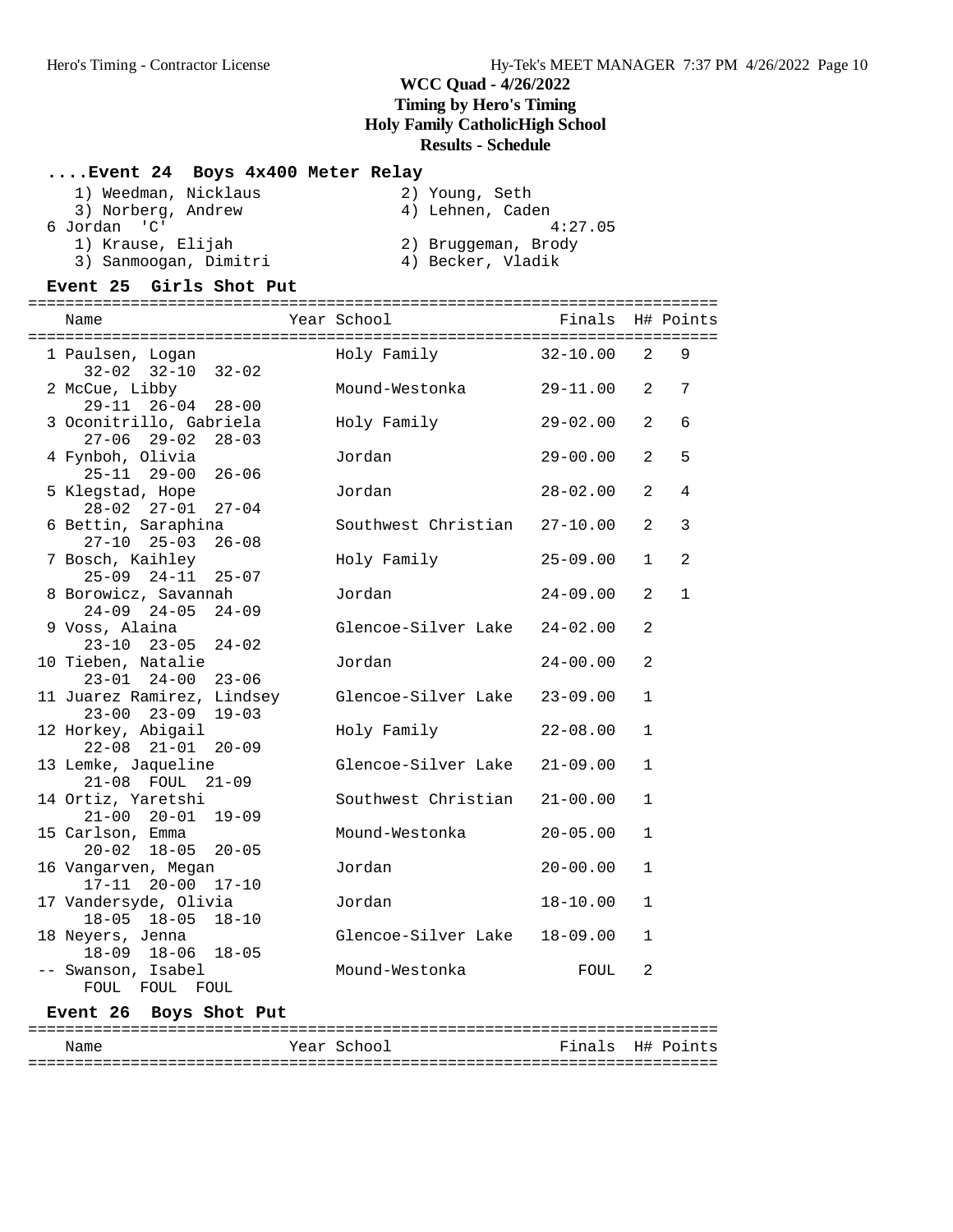### **....Event 26 Boys Shot Put**

| 1 Jaskowiak, Mitchel<br>$40-08$ $41-03$ $44-01$              | Glencoe-Silver Lake 44-01.00 |                | 3              | 9 |
|--------------------------------------------------------------|------------------------------|----------------|----------------|---|
| 2 Dioszeghy, Samuel<br>$39 - 08$ $43 - 01$<br>$43 - 07$      | Mound-Westonka               | $43 - 07.00$   | 3              | 7 |
| 3 Higgins, Aaron<br>43-03 43-06 FOUL                         | Glencoe-Silver Lake 43-06.00 |                | 3              | 6 |
| 4 Nawrocki, Peyton<br>$41 - 01$ $42 - 00$ $39 - 03$          | Jordan                       | $42 - 00.00$   | 3              | 5 |
| 5 Mechtel, Benjamin<br>$40-06$ $41-04$ $40-01$               | Holy Family                  | $41 - 04.00$   | 3              | 4 |
| 6 Stoltenburg, Nathan<br>39-09 FOUL 40-08                    | Glencoe-Silver Lake 40-08.00 |                | 3              | 3 |
| 7 Borowicz, Luke<br>$37-00$ $35-01$ $36-10$                  | Jordan                       | $37 - 00.00$   | 3              | 2 |
| 8 Yurek, Elijah<br>$34-07$ $35-05$ $37-00$                   | Glencoe-Silver Lake 37-00.00 |                | 3              |   |
| 9 Red Wing, Thomas<br>$36 - 03$ $35 - 08$<br>$35 - 04$       | Holy Family                  | $36 - 03.00$   | 3              | 1 |
| 10 Nemecek, Lance<br>FOUL 35-05 35-11                        | Mound-Westonka               | $35 - 11.00$   | 2              |   |
| 11 Bresnan, Elijah<br>$34-11$ $35-10$ $35-02$                | Holy Family                  | $35 - 10.00$   | $\overline{2}$ |   |
| 12 Gallus, Benjamin<br>$33 - 01$ $32 - 04$ $35 - 08$         | Holy Family                  | $35 - 08.00$   | 2              |   |
| 13 Konkel, Jaaron<br>$34 - 09$ $35 - 02$<br>$33 - 04$        | Southwest Christian 35-02.00 |                | 2              |   |
| 14 Butcher, Riley<br>FOUL 34-09 34-02                        | Glencoe-Silver Lake 34-09.00 |                | 3              |   |
| 15 Popp, Gavin<br>33-10 34-07 FOUL                           | Glencoe-Silver Lake 34-07.00 |                | 3              |   |
| 16 Gregory, Richard<br>$26 - 09$ $27 - 10$<br>$33 - 11$      | Jordan                       | $33 - 11.00$   | $\mathbf 1$    |   |
| 17 Peters, Alexander<br>$32-03$ $32-07$ $32-03$              | Jordan                       | $32 - 07.00$   | 2              |   |
| 18 Petersen, Dane<br>$30-07$ $31-11$ $32-06$                 | Glencoe-Silver Lake 32-06.00 |                | 2              |   |
| 19 Seeman, John<br>$31-06$ $31-06$ $32-05$                   | Mound-Westonka               | $32 - 05.00$   | 2              |   |
| 20 Konrady, Cayden<br>$32 - 02$ $32 - 00$ $31 - 01$          | Mound-Westonka               | 32-02.00       | 2              |   |
| 21 Kleinsasser, Carter<br>$30-10$ $32-01$ $31-06$            | Mound-Westonka               | $32 - 01.00$ 2 |                |   |
| 22 Ardolf, Sawyer<br>$31-08$ FOUL<br>FOUL                    | Glencoe-Silver Lake          | $31 - 08.00$   | 2              |   |
| 23 Knotts, Ryan<br>$28 - 03$ 29-05<br>$30 - 06$              | Southwest Christian          | $30 - 06.00$   | 2              |   |
| 24 Hache', Jakob<br>$27 - 10$ $27 - 08$<br>$28 - 11$         | Jordan                       | $28 - 11.00$   | 1              |   |
| 25 Dolan, Josh<br>$28 - 07$ 26-09<br>$26 - 03$               | Jordan                       | $28 - 07.00$   | 2              |   |
| 26 Sveningson, Adam<br>$22 - 08$ $28 - 03$<br>$27 - 09$      | Holy Family                  | $28 - 03.00$   | 1              |   |
| 27 Rasmussen, Brandon<br>$28 - 02$<br>$23 - 02$<br>$27 - 04$ | Jordan                       | $28 - 02.00$   | 1              |   |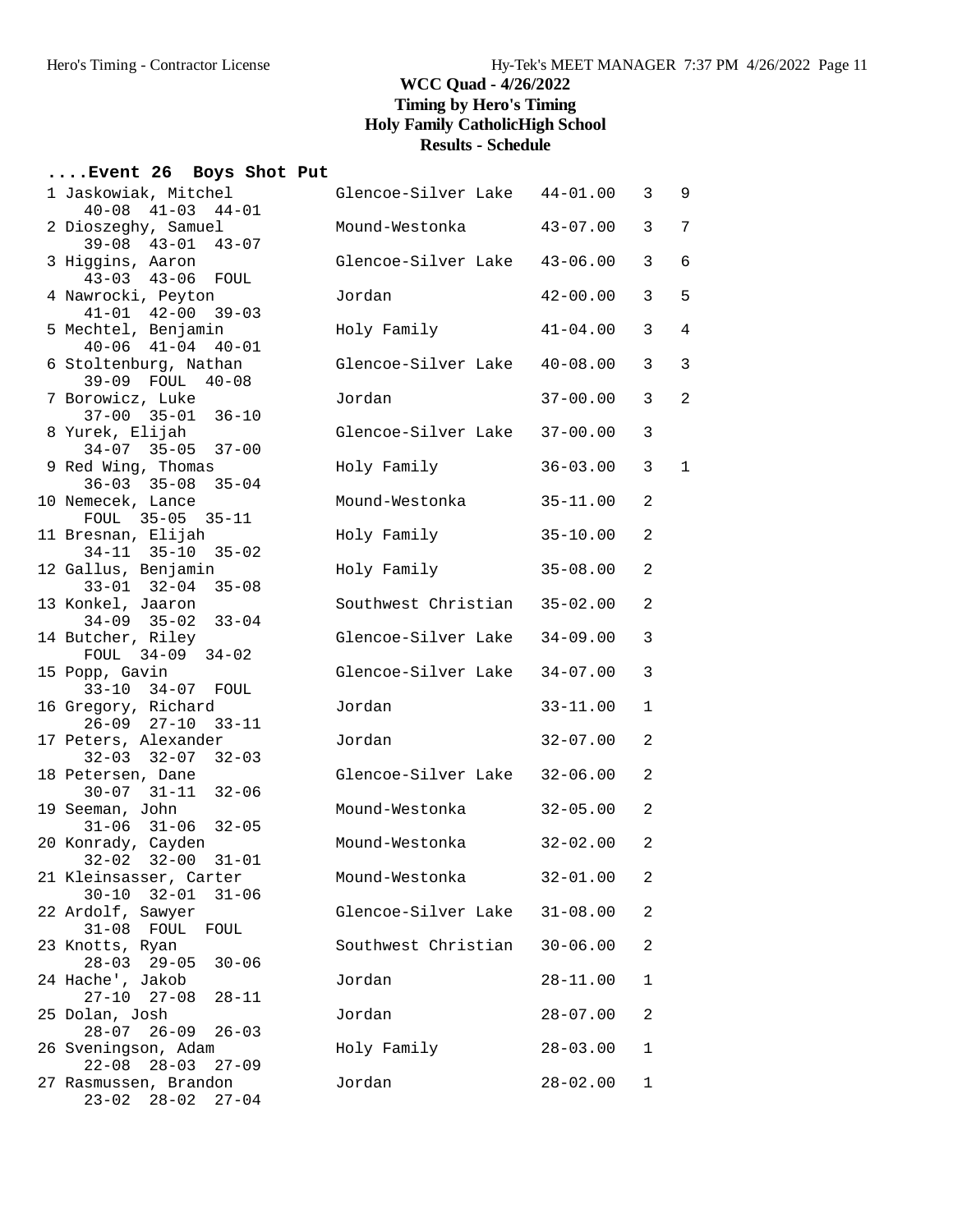### **....Event 26 Boys Shot Put**

| 28 Hollins, Tyson             | Mound-Westonka      | $27 - 08.00$ | 1 |
|-------------------------------|---------------------|--------------|---|
| $26 - 03$ $25 - 07$ $27 - 08$ |                     |              |   |
| 29 Bonde, Andrew              | Glencoe-Silver Lake | $27 - 03.00$ | 1 |
| $27 - 03$ $26 - 08$ $27 - 03$ |                     |              |   |
| 30 Zuniga, Alan               | Mound-Westonka      | $26 - 02.00$ | 1 |
| FOUL $26-02$ $21-08$          |                     |              |   |
| 31 Arandia, Miquel            | Glencoe-Silver Lake | $25 - 11.00$ | 1 |
| $23-09$ $25-11$ $25-10$       |                     |              |   |
| 32 Magnus, Cooper             | Mound-Westonka      | $25 - 08.00$ | 1 |
| $25 - 08$ $23 - 09$ $24 - 03$ |                     |              |   |
| 33 Snider, Amani              | Southwest Christian | $21 - 06.00$ | 1 |
| $20 - 00$ $21 - 06$ $19 - 06$ |                     |              |   |
| 34 Spillman, Logan            | Jordan              | $20 - 09.00$ | 1 |
| $19 - 01$ $17 - 08$ $20 - 09$ |                     |              |   |
| -- Hagen, Elijah              | Jordan              | FOUL         | 3 |
| FOUL FOUL<br>FOUL             |                     |              |   |
| -- Stallock, Nicholas         | Holy Family         | FOUL         | 3 |
| FOUL FOUL<br>FOUL             |                     |              |   |

### **Event 27 Girls Discus Throw**

| Name                                                   | Year School         | Finals H# Points |                |                |
|--------------------------------------------------------|---------------------|------------------|----------------|----------------|
| 1 Paulsen, Logan<br>98-06 FOUL 105-10                  | Holy Family         | $105 - 10$       | $\mathcal{L}$  | 9              |
| 2 Klegstad, Hope<br>$86 - 01$ $87 - 11$ $83 - 09$      | Jordan              | 87-11            | 2              | 7              |
| 3 Tieben, Natalie<br>$72 - 05$ $79 - 07$ $82 - 06$     | Jordan              | 82-06            | $\mathfrak{D}$ | 6              |
| 4 Oconitrillo, Gabriela<br>$79-09$ $81-10$ $82-05$     | Holy Family         | $82 - 05$        | 2              | 5              |
| 5 Voss, Alaina<br>FOUL 73-11 76-09                     | Glencoe-Silver Lake | $76 - 09$        | $\mathfrak{D}$ | $\overline{4}$ |
| 6 Fynboh, Olivia<br>75-04 69-11 69-01                  | Jordan              | $75 - 04$        | $\mathbf{1}$   | 3              |
| 7 Bosch, Kaihley<br>$74-05$ $44-07$ $70-08$            | Holy Family         | $74 - 05$        | $\mathfrak{D}$ | $\overline{2}$ |
| 8 McCue, Libby<br>$73-07$ 68-03 62-06                  | Mound-Westonka      | $73 - 07$        | $\mathbf{1}$   | $\mathbf{1}$   |
| 9 Lemke, Jaqueline<br>55-04 67-00 70-09                | Glencoe-Silver Lake | $70 - 09$        | 2              |                |
| 10 Vandersyde, Olivia<br>$63-08$ $56-11$ $63-05$       | Jordan              | $63 - 08$        | 2              |                |
| 11 Bettin, Saraphina<br>$63 - 05$ $53 - 05$ $57 - 00$  | Southwest Christian | $63 - 05$        | $\mathbf{1}$   |                |
| 12 Borowicz, Savannah<br>$61 - 11$ $57 - 10$ $59 - 05$ | Jordan              | $61 - 11$        | $\mathfrak{D}$ |                |
| 13 Juarez Ramirez, Lindsey<br>56-03 57-00 59-01        | Glencoe-Silver Lake | $59 - 01$        | $\mathbf{1}$   |                |
| 14 Vangarven, Megan<br>$48 - 01$ 50-07 $47 - 11$       | Jordan              | $50 - 07$        | $\mathbf{1}$   |                |
| 15 Carlson, Emma<br>FOUL 45-03 50-02                   | Mound-Westonka      | $50 - 02$        | $\mathbf{1}$   |                |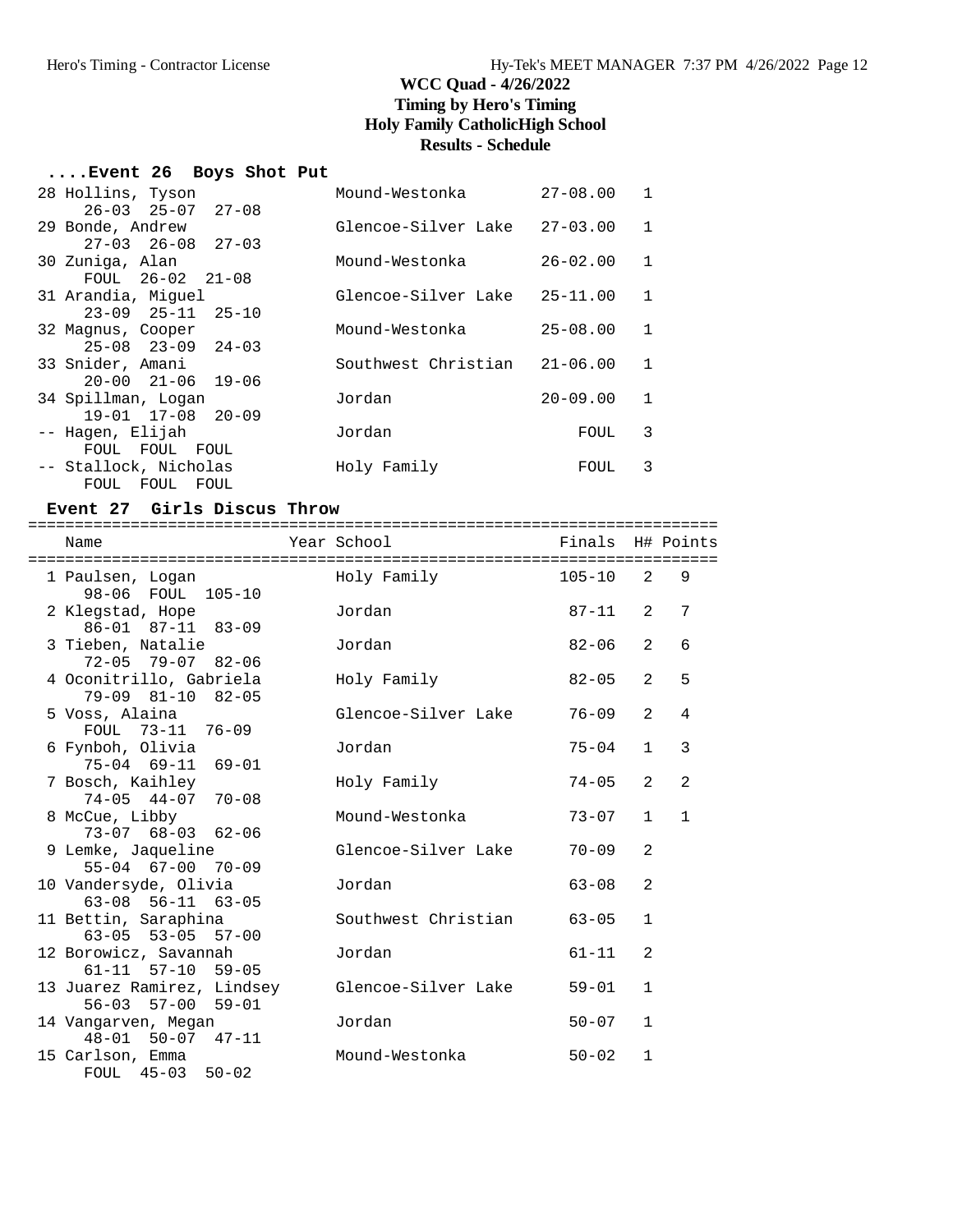#### **....Event 27 Girls Discus Throw**

| 16 Horkey, Abigail            | Holy Family         | 46-08 1     |  |
|-------------------------------|---------------------|-------------|--|
| $41 - 07$ $45 - 08$ $46 - 08$ |                     |             |  |
| 17 Ortiz, Yaretshi            | Southwest Christian | 45-06 1     |  |
| $41 - 02$ $43 - 07$ $45 - 06$ |                     |             |  |
| 18 Neyers, Jenna              | Glencoe-Silver Lake | $37 - 07$ 1 |  |
| 37-07 FOUL 34-07              |                     |             |  |

#### **Event 28 Boys Discus Throw**

========================================================================== Name Year School Finals H# Points ========================================================================== 1 Red Wing, Thomas Holy Family 140-06 3 9 120-02 FOUL 140-06 2 Dioszeghy, Samuel Mound-Westonka 128-00 3 7 128-00 120-03 124-03 3 Higgins, Aaron Glencoe-Silver Lake 118-05 3 6 FOUL 109-00 118-05 4 Stoltenburg, Nathan Glencoe-Silver Lake 117-08 3 5 115-01 112-04 117-08 5 Borowicz, Luke Jordan 110-10 3 4 110-10 FOUL FOUL 6 Hagen, Elijah Jordan 107-10 3 3 FOUL 107-10 99-11<br>7 Seeman, John Mound-Westonka 107-06 3 2 92-06 107-06 102-06 8 Butcher, Riley Glencoe-Silver Lake 106-05 3 1 FOUL 106-05 100-02<br>9 Yurek, Elijah Glencoe-Silver Lake 105-04 3 96-05 88-04 105-04 10 Popp, Gavin Glencoe-Silver Lake 103-08 3 93-11 103-08 103-03<br>11 Wallace, Will Mound-Westonka 103-08 3 FOUL 97-10 103-08 12 Mechtel, Benjamin Holy Family 101-04 3 FOUL 101-04 96-09<br>13 Stallock, Nicholas 13 Stallock, Nicholas Holy Family 101-02 2 90-10 87-10 101-02 14 Bresnan, Elijah Holy Family 98-01 3 87-09 98-01 90-06 15 Petersen, Dane Glencoe-Silver Lake 97-11 2 97-11 88-08 93-03 16 Konrady, Cayden Mound-Westonka 95-11 2 90-09 93-07 95-11 17 Heuer, Dustin Jordan 88-01 2 87-05 88-01 FOUL 18 Peters, Alexander Jordan 86-03 2 86-03 67-09 77-04 19 Gregory, Richard Jordan 84-01 2 78-10 84-01 71-11 20 Hollins, Tyson Mound-Westonka 82-03 2 82-03 FOUL 81-08 21 Dolan, Josh Jordan 81-01 2 81-01 FOUL 74-04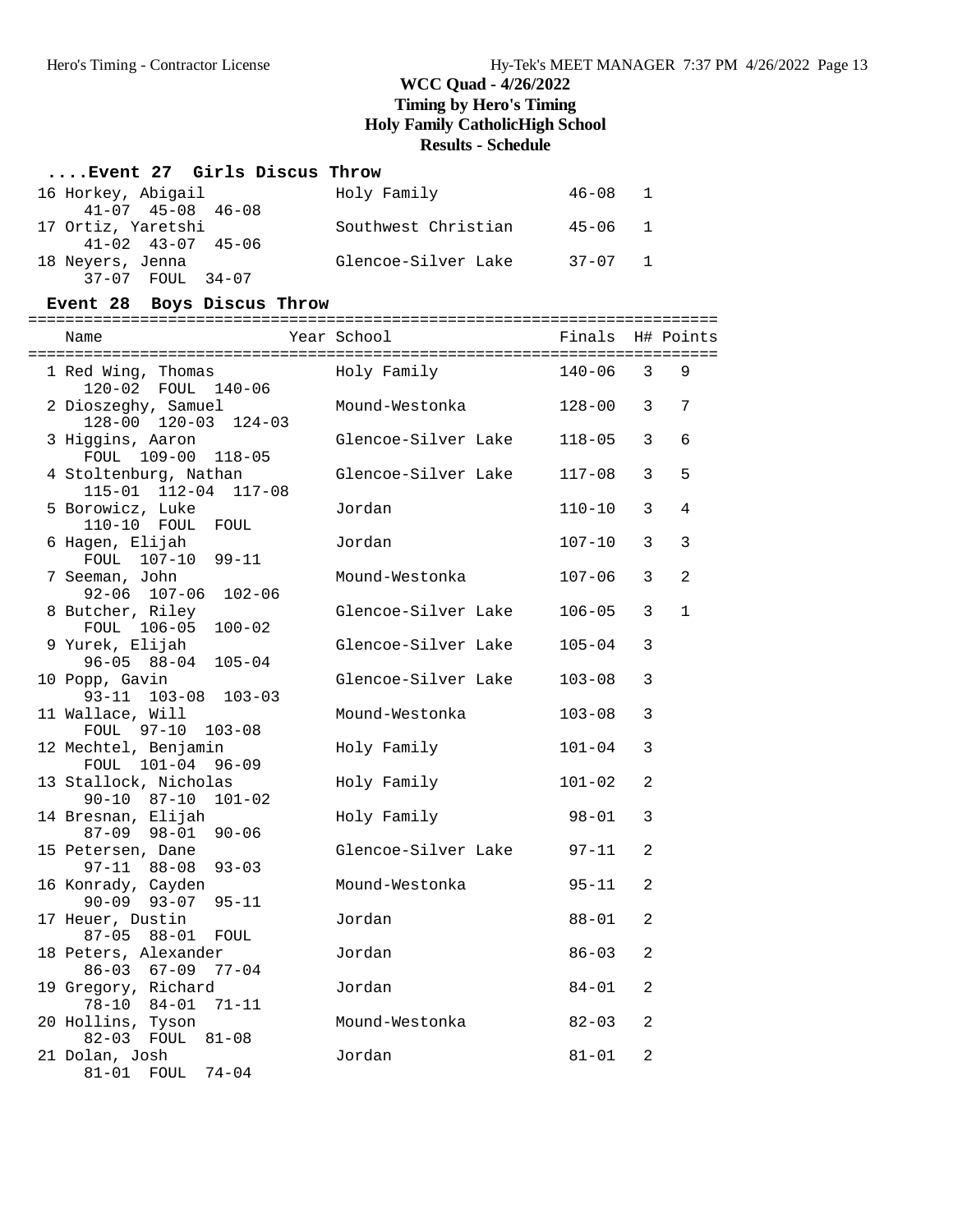### **....Event 28 Boys Discus Throw**

| 22 Sveningson, Adam<br>FOUL 69-03 81-00                         | Holy Family         | $81 - 00$ | 2              |
|-----------------------------------------------------------------|---------------------|-----------|----------------|
| 23 Ardolf, Sawyer                                               | Glencoe-Silver Lake | $77 - 04$ | 2              |
| 76-00 77-04 FOUL<br>24 Kleinsasser, Carter                      | Mound-Westonka      | $76 - 07$ | $\mathbf{1}$   |
| 70-06 76-07 72-11<br>25 Hochschild, Preston                     | Jordan              | $74 - 06$ | $\mathbf{1}$   |
| 70-04 70-10 74-06<br>26 Knotts, Ryan                            | Southwest Christian | $73 - 05$ | $\mathbf{1}$   |
| $73 - 05$ 59-10 71-06<br>27 Gallus, Benjamin                    | Holy Family         | $73 - 03$ | $\overline{2}$ |
| $73 - 03$ $65 - 07$ $60 - 03$<br>28 Hache', Jakob               | Jordan              | $73 - 00$ | $\mathbf{1}$   |
| 73-00 FOUL 70-02<br>29 Runge, Carter                            | Jordan              | $71 - 09$ | $\mathbf{1}$   |
| FOUL 67-03 71-09<br>30 Zuniga, Alan                             | Mound-Westonka      | $68 - 02$ | $\mathbf{1}$   |
| $57-00$ $64-01$ $68-02$<br>31 Rasmussen, Brandon                | Jordan              | $64 - 10$ | $\overline{2}$ |
| 64-10 FOUL 63-02<br>32 Norberg, Andrew                          | Jordan              | $61 - 08$ | $\mathbf{1}$   |
| 61-08 FOUL 60-02<br>33 Bonde, Andrew                            | Glencoe-Silver Lake | $58 - 08$ | $\mathbf{1}$   |
| 58-08 FOUL 40-02<br>34 Magnus, Cooper                           | Mound-Westonka      | $58 - 02$ | $\mathbf{1}$   |
| $52 - 10$ $49 - 10$ $58 - 02$<br>35 Konkel, Jaaron              | Southwest Christian | $55 - 00$ | $\mathbf{1}$   |
| FOUL 52-05 55-00<br>36 Snider, Amani<br>$51-06$ $48-03$ $48-00$ | Southwest Christian | $51 - 06$ | $\mathbf{1}$   |
|                                                                 |                     |           |                |

#### **Event 29 Girls Pole Vault**

| Points<br>Finals<br>Year School<br>Name<br>Glencoe-Silver Lake 8-06.00<br>1 Ruschmeier, Zoe<br>9<br>$7-00$ $7-06$ $7-09$ $8-00$ $8-06$ $9-00$<br>$\mathbf{P}$<br>$\Omega$<br>$\Omega$<br>XXX<br>∩<br>$\left( \right)$<br>$7 - 06.00$<br>Jordan<br>2 Vangarven, Megan<br>$6 - 00$ $6 - 06$ $7 - 00$ $7 - 06$ $7 - 09$<br>$\Omega$ |      |
|----------------------------------------------------------------------------------------------------------------------------------------------------------------------------------------------------------------------------------------------------------------------------------------------------------------------------------|------|
|                                                                                                                                                                                                                                                                                                                                  |      |
|                                                                                                                                                                                                                                                                                                                                  |      |
|                                                                                                                                                                                                                                                                                                                                  |      |
|                                                                                                                                                                                                                                                                                                                                  |      |
|                                                                                                                                                                                                                                                                                                                                  |      |
|                                                                                                                                                                                                                                                                                                                                  | 6.50 |
|                                                                                                                                                                                                                                                                                                                                  |      |
| $\circ$ $\circ$<br>$\overline{O}$<br>XXX                                                                                                                                                                                                                                                                                         |      |
| Glencoe-Silver Lake<br>$7 - 06.00$<br>2 Metcalf, Malayh                                                                                                                                                                                                                                                                          | 6.50 |
| $6 - 00$ $6 - 06$ $7 - 00$ $7 - 06$ $7 - 09$                                                                                                                                                                                                                                                                                     |      |
| $\Omega$<br>$\Omega$<br>$\overline{O}$<br>$\Omega$<br>XXX                                                                                                                                                                                                                                                                        |      |
| Holy Family<br>-- Huynh, Angelina<br>NH                                                                                                                                                                                                                                                                                          |      |
| $6 - 00$                                                                                                                                                                                                                                                                                                                         |      |
| XXX                                                                                                                                                                                                                                                                                                                              |      |
| Jordan<br>Jones, Samara<br>ΝH                                                                                                                                                                                                                                                                                                    |      |
| $6 - 00$                                                                                                                                                                                                                                                                                                                         |      |
| XXX                                                                                                                                                                                                                                                                                                                              |      |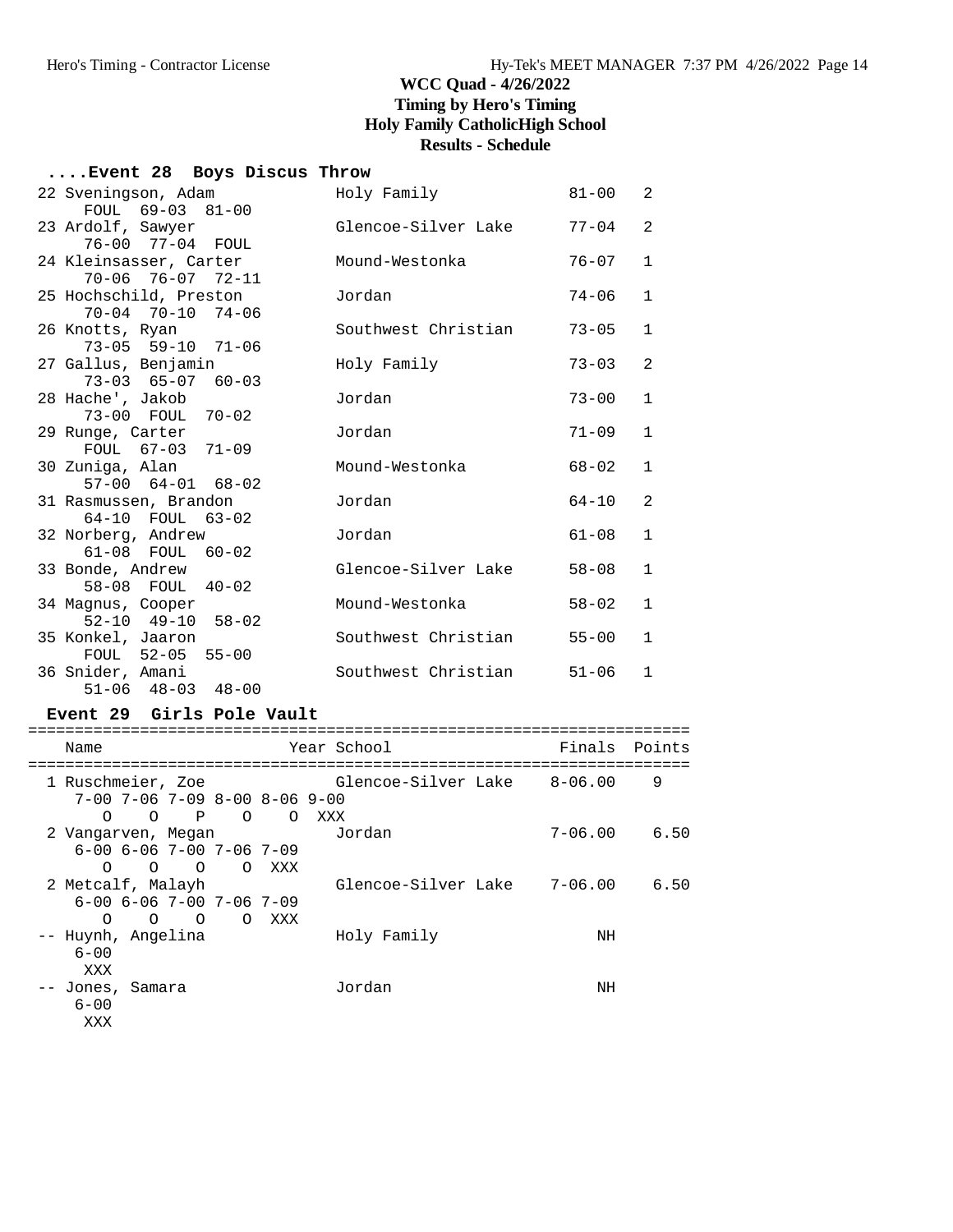# **Event 30 Boys Pole Vault**

| Year School<br>Finals Points<br>Name                                                                                                                            |               |
|-----------------------------------------------------------------------------------------------------------------------------------------------------------------|---------------|
|                                                                                                                                                                 |               |
| 1 Kasper, Payton Mound-Westonka 13-06.00<br>11-00 11-06 12-00 12-06 13-00 13-06 13-09                                                                           | 9             |
| $\begin{matrix} 0 & 0 & 0 & 0 & 0 \end{matrix}$<br>O<br>XXX<br>Jordan<br>$11 - 06.00$<br>2 Siekmann, Leo<br>10-00 10-06 11-00 11-06 12-00                       | 7             |
| 0 0 0 0 XXX<br>3 Krause, Elijah<br>$10 - 00.00$<br>Jordan<br>$9-00$ $9-06$ $10-00$ $10-06$                                                                      | 6             |
| XO O O XXX<br>4 Hernandez, Joseph<br>Jordan<br>$10 - 00.00$<br>$9 - 06$ $10 - 00$ $10 - 06$                                                                     | 5             |
| O XXO XXX<br>5 Red Wing, Thomas The Holy Family<br>$9 - 00.00$<br>$7-00$ $7-06$ $8-00$ $8-06$ $9-00$ $9-06$                                                     | 4             |
| P P XO XO XXO XXX<br>Jordan<br>$7 - 06.00$<br>6 Lorenz, Cooper<br>$7 - 00$ $7 - 06$ $8 - 00$                                                                    |               |
| O O XXX<br>Glencoe-Silver Lake 7-00.00<br>7 Schulz, Daniel<br>$7 - 00$ $7 - 06$<br>O XXX                                                                        | 3             |
|                                                                                                                                                                 |               |
| Event 31 Girls High Jump                                                                                                                                        |               |
| Year School<br>Name                                                                                                                                             | Finals Points |
| Mound-Westonka 4-06.00<br>1 Newell, Isabel<br>$3-08$ $3-10$ $4-00$ $4-02$ $4-04$ $4-06$ $4-08$                                                                  | 9             |
| P P P P O O XXX<br>Holy Family<br>2 Laaksonen, Sonja<br>$4 - 06.00$<br>$3-08$ $3-10$ $4-00$ $4-02$ $4-04$ $4-06$ $4-08$                                         | 7             |
| P P O O O XO XXX<br>3 Elliott, Anna<br>Mound-Westonka<br>$4 - 02$ .00<br>$3-08$ $3-10$ $4-00$ $4-02$ $4-04$                                                     |               |
| 0 0 0 0 XXX<br>Jordan<br>3 Suda, Kaitlyn<br>$4 - 02.00$<br>$3-08$ $3-10$ $4-00$ $4-02$ $4-04$                                                                   | 5             |
| O O O O XXX                                                                                                                                                     | ל             |
| 3 Nemecek, Cassie<br>Mound-Westonka<br>$4 - 02.00$<br>$3-08$ $3-10$ $4-00$ $4-02$ $4-04$                                                                        |               |
| 0 0 0 0 XXX<br>3 LaFortune, Gabrielle<br>$4 - 02.00$<br>Mound-Westonka                                                                                          | 5             |
| $3-08$ $3-10$ $4-00$ $4-02$ $4-04$<br>$O$ $O$ $O$ $XXX$<br>$\circ$<br>7 Kreiser, Allison<br>Mound-Westonka<br>$4 - 02.00$<br>$3-08$ $3-10$ $4-00$ $4-02$ $4-04$ |               |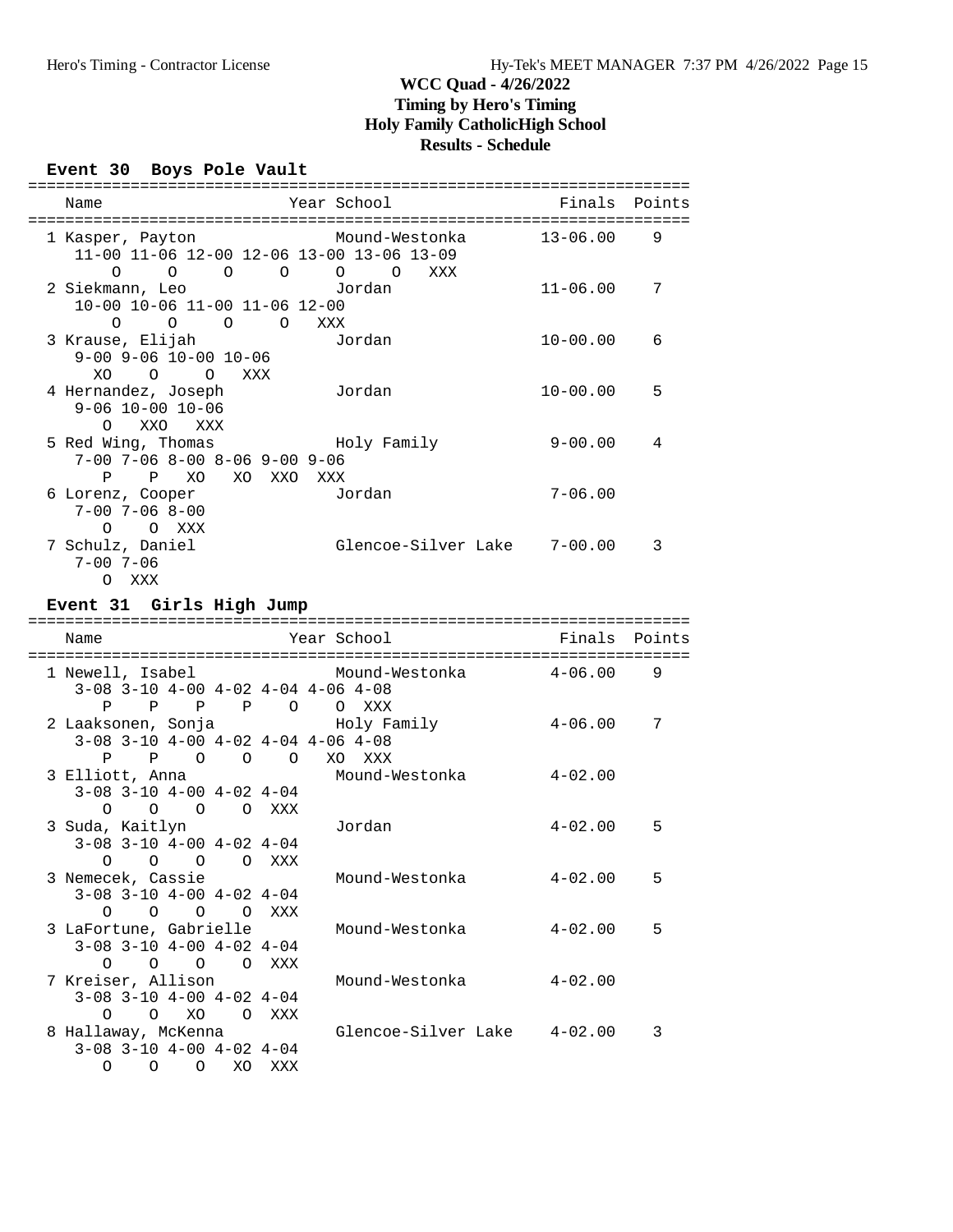| Event 31 Girls High Jump           |                     |                  |
|------------------------------------|---------------------|------------------|
| 8 Butler, Ali                      | Mound-Westonka      | $4 - 02.00$      |
| $3-08$ $3-10$ $4-00$ $4-02$ $4-04$ |                     |                  |
| $0\qquad 0\qquad 0$<br>XO<br>XXX   |                     |                  |
| 10 Mehrkens, Lucy                  | Jordan              | $4 - 00.00$<br>2 |
| $3-08$ $3-10$ $4-00$ $4-02$        |                     |                  |
| $\Omega$<br>O OXXX                 |                     |                  |
| 11 McBride, Zoe                    | Jordan              | $4 - 00.00$      |
| $3-08$ $3-10$ $4-00$ $4-02$        |                     |                  |
| XO OXXX<br>O                       |                     |                  |
| 12 Johnson, Ambrie                 | Jordan              | $4 - 00.00$      |
| $3-08$ $3-10$ $4-00$ $4-02$        |                     |                  |
| XO XXO XXX<br>$\Omega$             |                     |                  |
| 13 Gutknecht, Mariah               | Glencoe-Silver Lake | $3 - 10.00$      |
| $3 - 08$ $3 - 10$ $4 - 00$         |                     |                  |
| O XXX<br>$\Omega$                  |                     |                  |
| -- Verdeck, Claire                 | Glencoe-Silver Lake | NH               |
| $3 - 08$                           |                     |                  |
| XXX                                |                     |                  |

### **Event 32 Boys High Jump**

| Name                                     | Year School              | Finals      | Points |
|------------------------------------------|--------------------------|-------------|--------|
| ====================================     | ======================== |             |        |
| 1 Kes, Nate                              | Jordan                   | $5 - 08.00$ | 9      |
| 4-10 5-00 5-02 5-04 5-06 5-08 5-11       |                          |             |        |
| P<br>P<br>$\mathbb{P}$<br>$\overline{O}$ | $\overline{O}$<br>XO XXX |             |        |
| 2 Metzger, Bryson                        | Jordan                   | $5 - 04.00$ | 7      |
| $4-10$ 5-00 5-02 5-04 5-06               |                          |             |        |
| $P$ $P$<br>O XO XXX                      |                          |             |        |
| 3 Hochschild, Preston                    | Jordan                   | $5 - 04.00$ | 6      |
| $4-10$ 5-00 5-02 5-04 5-06               |                          |             |        |
| O O O XXO XXX                            |                          |             |        |
| 4 Frye, Gavin                            | Holy Family              | $5 - 02.00$ | 5      |
| $4-10$ 5-00 5-02 5-04                    |                          |             |        |
| O O O XXX                                |                          |             |        |
| 4 Runge, Carter                          | Jordan                   | $5 - 02.00$ |        |
| $4-10$ 5-00 5-02 5-04                    |                          |             |        |
| $O$ $O$ $O$ $XXX$                        |                          |             |        |
| 6 Davis, Brayden                         | Jordan                   | $5 - 02.00$ |        |
| $4-10$ 5-00 5-02 5-04                    |                          |             |        |
| O XXO O XXX                              |                          |             |        |
| 6 Suggs, Keiji                           | Holy Family              | $5 - 02.00$ | 3.50   |
| $4-10$ 5-00 5-02 5-04                    |                          |             |        |
| XO<br>XO<br>O XXX                        |                          |             |        |
| 6 Bauer, Jack                            | Holy Family              | $5 - 02.00$ | 3.50   |
| $4-10$ 5-00 5-02 5-04                    |                          |             |        |
| XXO<br>$\Omega$<br>$\Omega$<br>XXX       |                          |             |        |
| 9 Metzger, Jackson                       | Jordan                   | $5 - 00.00$ |        |
| $4-10$ 5-00 5-02                         |                          |             |        |
| $O$ $O$ $XXX$                            |                          |             |        |
| 10 Epsky, Micah                          | Mound-Westonka           | $4-10.00$   | 2      |
| $4 - 10$ 5-00                            |                          |             |        |
| XXX<br>$\circ$                           |                          |             |        |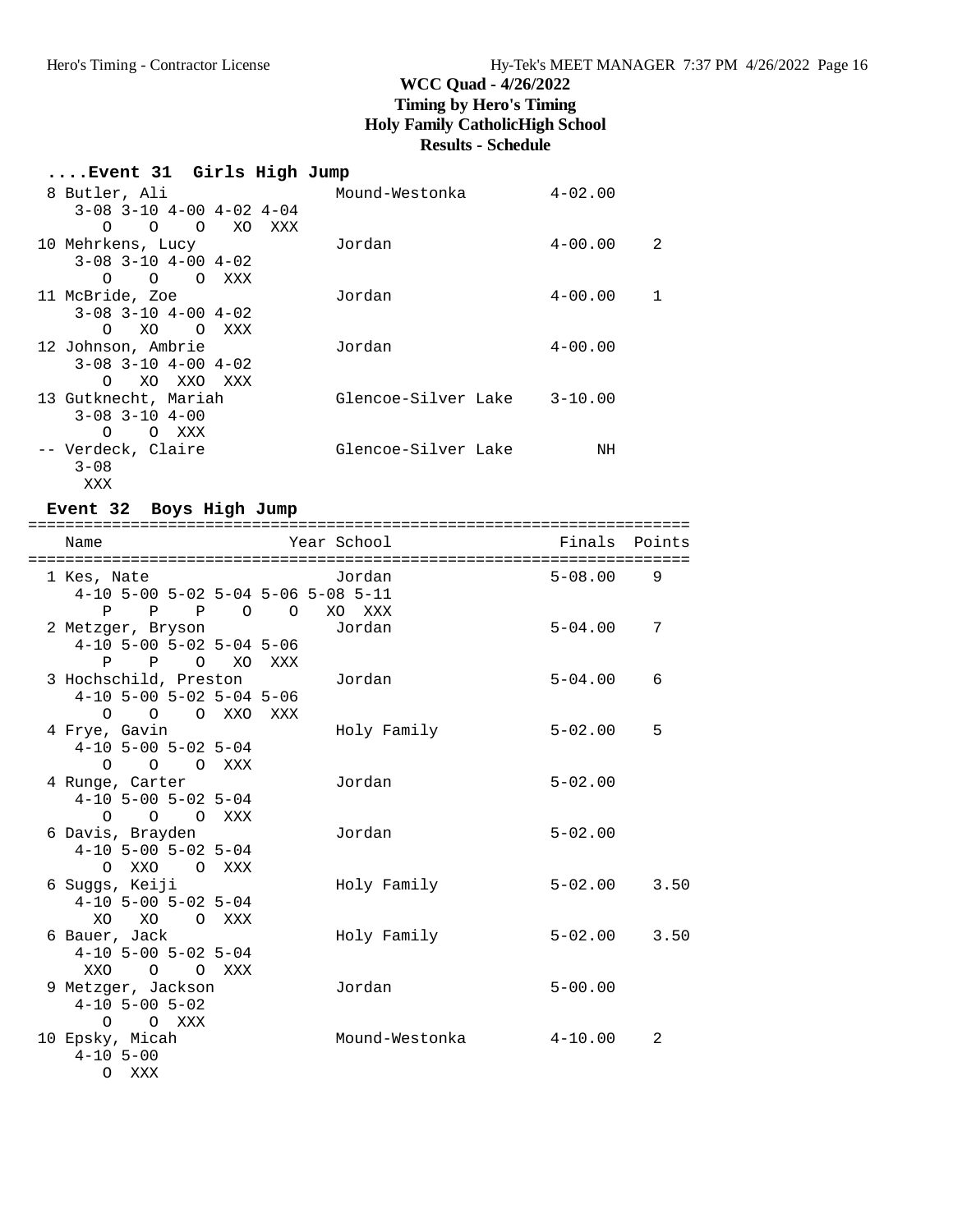# **....Event 32 Boys High Jump**

| -- Becker, Vladik   | Jordan | ΝH |
|---------------------|--------|----|
| $4 - 10$            |        |    |
| XXX                 |        |    |
| -- Bruggeman, Brody | Jordan | ΝH |
| $4 - 10$            |        |    |
| XXX                 |        |    |

### **Event 33 Girls Long Jump**

| 1 Seitz, Makenna<br>14-08 14-03 13-06.50           | Mound-Westonka 14-08.00      |              | 9            |
|----------------------------------------------------|------------------------------|--------------|--------------|
| 2 Hiveley, Jillian<br>$14-07$ $14-03.50$ x         | Jordan                       | 14-07.00     | 7            |
| 3 Laaksonen, Sonja<br>FOUL 13-04.50 13-08.50       | Holy Family                  | $13 - 08.50$ | 6            |
| 4 Kasper, Reese<br>FOUL FOUL 13-08.50              | Mound-Westonka               | 13-08.50     | 5            |
| 5 Winters, Meaghan<br>13-03 12-10.50 13-05         | Jordan                       | $13 - 05.00$ | 4            |
| 6 Tupa Clark, Greta<br>13-03 12-08 13-03.50        | Holy Family                  | $13 - 03.50$ | 3            |
| 7 Dekkers, Ada<br>13-02.50 13-03.50 FOUL           | Southwest Christian 13-03.50 |              | 2            |
| 8 Nemecek, Cassie<br>$13-02$ $12-07$ $12-02$       | Mound-Westonka               | $13 - 02.00$ | $\mathbf{1}$ |
| 9 Mengel, Morgan<br>FOUL 11-10 12-11.50            | Jordan                       | $12 - 11.50$ |              |
| 10 Chromy, Sarah<br>12-08 12-10.50 12-06           | Holy Family                  | $12 - 10.50$ |              |
| 11 Bieganek, Madison<br>12-10.50 10-01.50 10-02.50 | Glencoe-Silver Lake          | $12 - 10.50$ |              |
| 12 Johnson, Maya<br>12-06 11-05.50 12-09           | Southwest Christian          | $12 - 09.00$ |              |
| 13 Gonzalez, Nadya<br>FOUL 12-06 12-07.50          | Jordan                       | $12 - 07.50$ |              |
| 14 Hollenstein, Edie<br>12-06 11-01.50 12-01.50    | Mound-Westonka               | $12 - 06.00$ |              |
| 15 Warden, Winona<br>$11-08$ $12-05.50$ $12-01.50$ | Jordan                       | $12 - 05.50$ |              |
| 16 Wise, Ashley<br>$10-03.50$ $12-02$ $9-06$       | Glencoe-Silver Lake          | $12 - 02.00$ |              |
| 17 Rashleger, Claire<br>$11-00$ $11-10$ $10-09.50$ | Mound-Westonka               | $11 - 10.00$ |              |
| 18 Wanous, Olivia<br>11-01 11-09.50 11-06          | Glencoe-Silver Lake          | $11 - 09.50$ |              |
| 19 Borg, Anna<br>$11-07$ $11-02$ $10-08.50$        | Mound-Westonka               | $11 - 07.00$ |              |
| 20 Sievert, Anna<br>FOUL FOUL 11-05                | Glencoe-Silver Lake          | $11 - 05.00$ |              |
| 21 Alvarez, Michelle<br>FOUL FOUL 10-05.50         | Glencoe-Silver Lake 10-05.50 |              |              |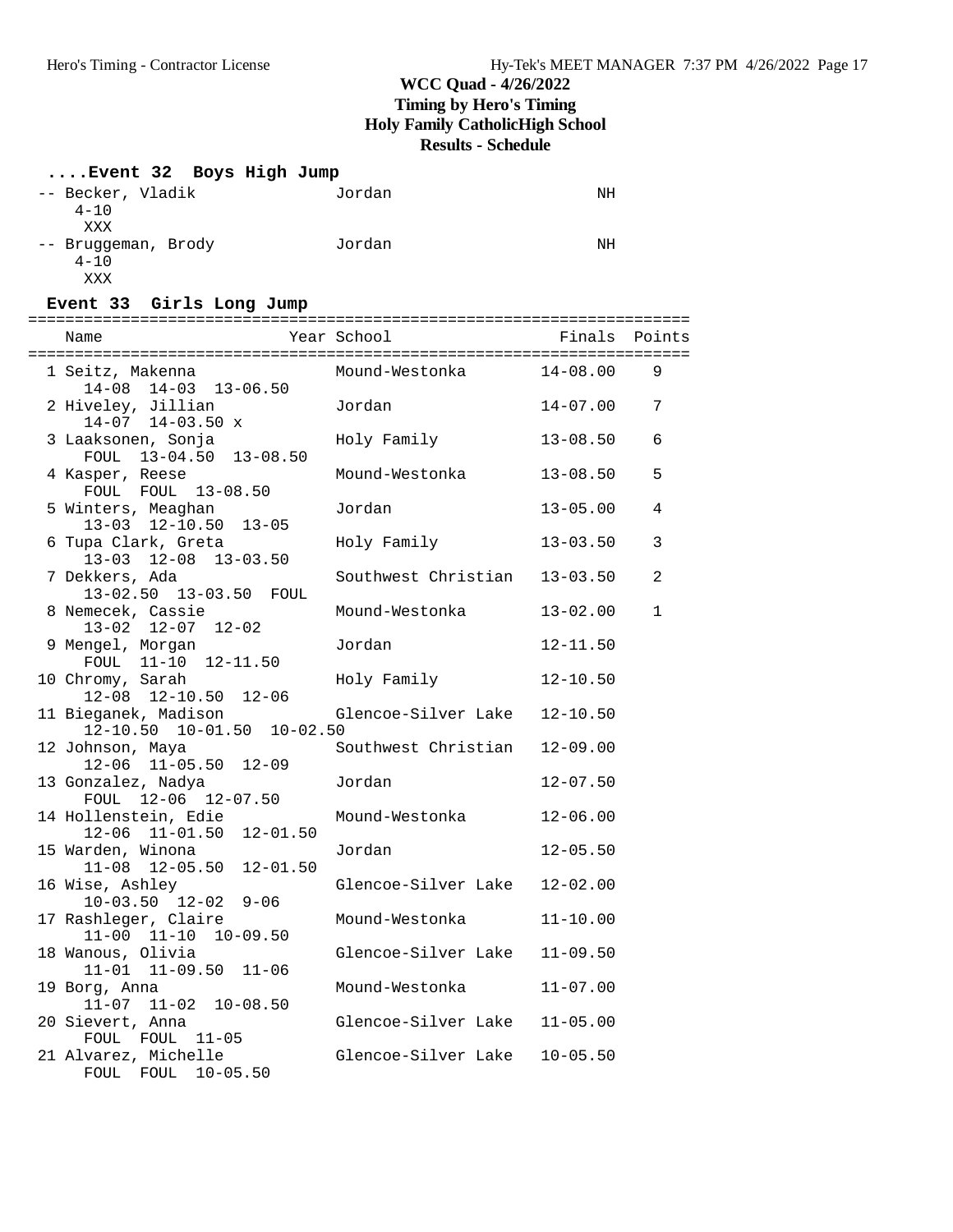### **....Event 33 Girls Long Jump**

| 22 Carter, Kelly            | Southwest Christian | $10 - 04.50$ |
|-----------------------------|---------------------|--------------|
| 8-06 10-04.50 FOUL          |                     |              |
| 23 Cameron, Nora            | Southwest Christian | $9 - 02.00$  |
| $7 - 06$ $8 - 02$ $9 - 02$  |                     |              |
| 24 Adams-Trost, Lily        | Southwest Christian | $9 - 01.00$  |
| FOUL 8-08 9-01              |                     |              |
| 25 Simpson, Devon           | Mound-Westonka      | $9 - 00.00$  |
| FOUL 9-00 FOUL              |                     |              |
| 26 Leverty, Madison         | Jordan              | $8 - 07.00$  |
| $5-0.8$ FOUL $8-0.7$        |                     |              |
| -- Christensen, Samantha    | Mound-Westonka      | FOUL         |
| <b>FOUL</b><br>FOUL<br>FOUL |                     |              |

### **Event 34 Boys Long Jump**

| Name                                                 | Year School <a> Finals Points</a> |              |              |
|------------------------------------------------------|-----------------------------------|--------------|--------------|
| 1 Smith, Austin<br>18-06.50 19-02 18-11.50           | Jordan                            | $19 - 02.00$ | 9            |
| 2 Montreuil, Owen<br>$17-08$ $19-01.50$<br>$18 - 09$ | Jordan                            | $19 - 01.50$ | 7            |
| 3 Kaczmarek, Sawyer<br>18-02 18-08.50 FOUL           | Glencoe-Silver Lake               | $18 - 08.50$ | 6            |
| 4 Chromy, Matthew<br>16-02 15-04 17-09               | Holy Family                       | $17 - 09.00$ | 5            |
| 5 Kes, Nate<br>17-03 17-07.50 16-03                  | Jordan                            | $17 - 07.50$ | 4            |
| 6 Anderson, Dimitri<br>FOUL 17-07 FOUL               | Mound-Westonka                    | $17 - 07.00$ | 3            |
| 7 Noyes, Seth<br>17-04.50 16-09 17-01.50             | Jordan                            | $17 - 04.50$ |              |
| 8 Major, Will<br>$17-03$ $16-10$ x                   | Jordan                            | $17 - 03.00$ |              |
| 9 Metzger, Jackson<br>17-00 FOUL 16-02               | Jordan                            | $17 - 00.00$ |              |
| 10 Buck, Zion<br>$16-08$ $16-02$ $16-05$             | Southwest Christian               | $16 - 08.00$ | 2            |
| 11 Frye, Gavin<br>FOUL 16-03 16-07.50                | Holy Family                       | $16 - 07.50$ | $\mathbf{1}$ |
| 12 Runge, Carter<br>15-09.50 16-07 16-06.50          | Jordan                            | $16 - 07.00$ |              |
| 13 Epsky, Micah<br>16-05 14-01.50 FOUL               | Mound-Westonka                    | $16 - 05.00$ |              |
| 14 Sexton, Brenden<br>15-06.50 16-04.50 16-03.50     | Mound-Westonka                    | $16 - 04.50$ |              |
| 15 Westerhaus, Thomas<br>15-09 FOUL 16-03            | Holy Family                       | $16 - 03.00$ |              |
| 16 Suggs, Keiji<br>15-10 FOUL 15-08.50               | Holy Family                       | $15 - 10.00$ |              |
| 17 Hulzebos, Jack<br>15-04.50 15-09 15-06            | Mound-Westonka                    | $15 - 09.00$ |              |
| 18 Thach, Wade<br>15-07 FOUL FOUL                    | Jordan                            | $15 - 07.00$ |              |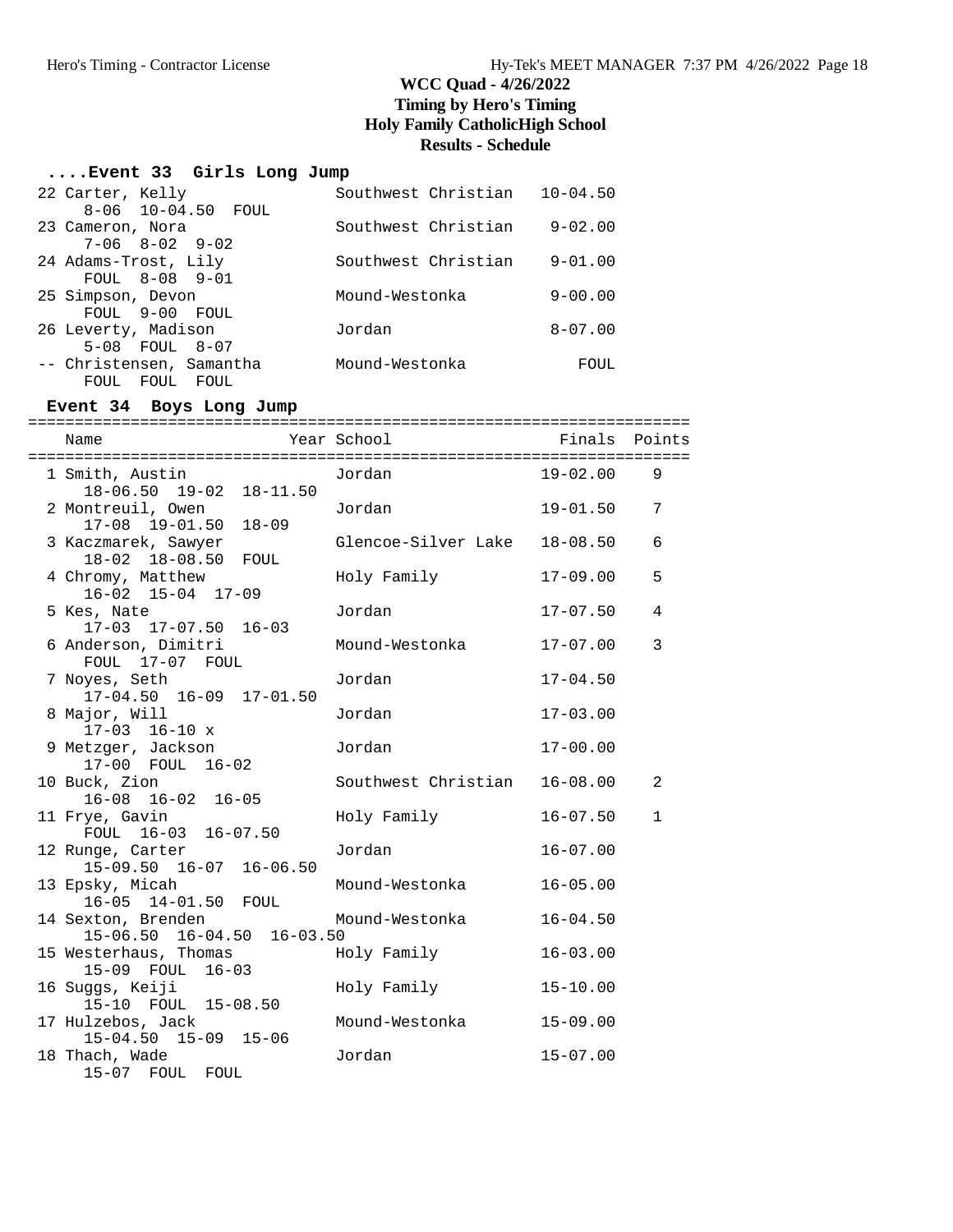| Event 34 Boys Long Jump |  |  |  |  |
|-------------------------|--|--|--|--|
|-------------------------|--|--|--|--|

| 19 Sanmoogan, Dimitri                                                                | Jordan              | $15 - 03.50$ |
|--------------------------------------------------------------------------------------|---------------------|--------------|
| 15-01 FOUL 15-03.50<br>20 Courneya, William                                          | Mound-Westonka      | $15 - 00.00$ |
| 14-06 14-01.50 15-00                                                                 |                     |              |
| 21 Hall, Jack<br>14-10.50 14-06 14-09.50                                             | Mound-Westonka      | $14 - 10.50$ |
| 22 Tieben, Maxwell                                                                   | Jordan              | $14 - 10.50$ |
| 13-03.50 14-10.50 13-06<br>23 Balboa, Angel                                          | Glencoe-Silver Lake | $14 - 09.50$ |
| $14-09.50$ $14-07$ $13-02$<br>24 Neubauer, Breck                                     | Holy Family         | $14 - 06.00$ |
| 13-11 14-00 14-06<br>25 Hunt, Andy<br>$14 - 04$ $14 - 03$ x                          | Southwest Christian | $14 - 04.00$ |
| 26 Becker, Vladik                                                                    | Jordan              | $14 - 00.00$ |
| $12 - 03$ $13 - 03$ $14 - 00$<br>27 Alcantara Querioz, Eduar<br>13-06 13-07 13-01.50 | Glencoe-Silver Lake | $13 - 07.00$ |
| 28 Fritz, Jayden<br>$13-06$ $11-09$ x                                                | Jordan              | $13 - 06.00$ |
| 29 Jordan, Manuel<br>12-03 12-03.50 13-02                                            | Mound-Westonka      | $13 - 02.00$ |
| 30 Marschall, Anthony<br>12-07 12-00 11-05.50                                        | Holy Family         | $12 - 07.00$ |
| -- Ceplecha, Jackson<br>FOUL FOUL FOUL                                               | Jordan              | FOUL         |
| -- Adamek, Mason<br>FOUL FOUL FOUL                                                   | Jordan              | FOUL         |
| -- Zarate, Alan<br>FOUL x x                                                          | Jordan              | FOUL         |

### **Event 35 Girls Triple Jump**

| Name                                                         | Year School States and the School | Finals       | Points         |
|--------------------------------------------------------------|-----------------------------------|--------------|----------------|
| 1 Straub, Mehlayna<br>32-08.75 31-06.50 FOUL                 | Southwest Christian               | $32 - 08.75$ | 9              |
| 2 Christensen, Samantha<br>FOUL 30-05.50 30-00               | Mound-Westonka                    | $30 - 05.50$ | 7              |
| 3 Mehrkens, Lucy<br>FOUL $29-05.50$ $26-05.50$               | Jordan                            | $29 - 05.50$ | 6              |
| 4 Nemecek, Cassie<br>FOUL 29-03 27-07                        | Mound-Westonka                    | $29 - 03.00$ | 5              |
| 5 Young, Sarah<br>$FOUL$ $28-11.50$ $FOUL$                   | Jordan                            | $28 - 11.50$ | 4              |
| 6 Pelowski, Madison<br>28-04 28-11.25 FOUL                   | Jordan                            | $28 - 11.25$ | 3              |
| 7 Bakeberg, Aliyah<br>FOUL 28-05.75 28-03.25                 | Jordan                            | $28 - 05.75$ |                |
| 8 Kasper, Reese<br>$28 - 01$ $28 - 03.50$ $26 - 08.25$       | Mound-Westonka                    | $28 - 03.50$ | $\mathfrak{D}$ |
| 9 Keskey, Maren<br>$26 - 04$ $27 - 10$ , $25$ $27 - 04$ , 50 | Southwest Christian 27-10.25      |              |                |